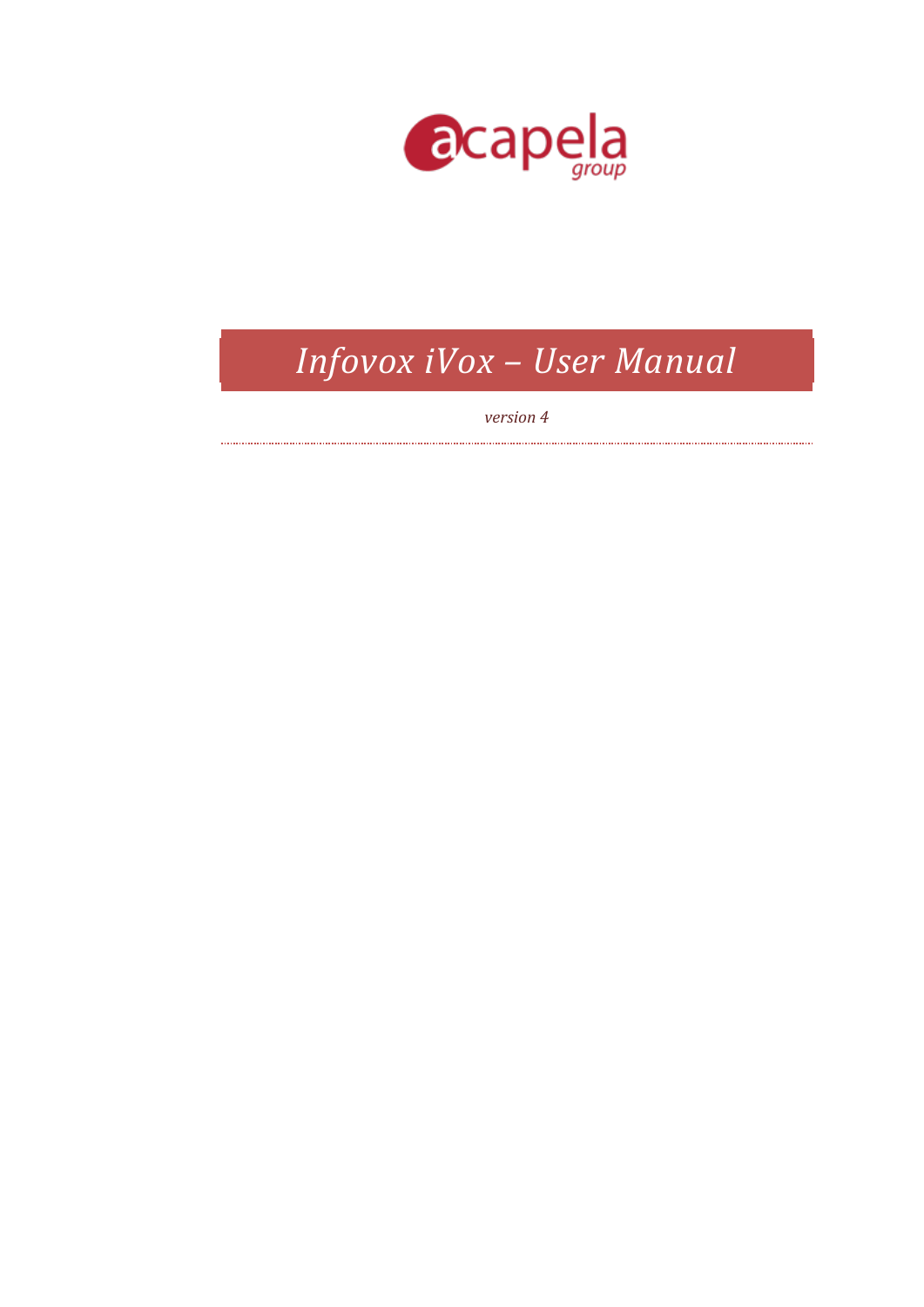Published the 11th of March 2015

Copyright © 2006-2015 Acapela Group.

All rights reserved

*[http://www.acapela-group.com](http://www.acapela-group.com/)*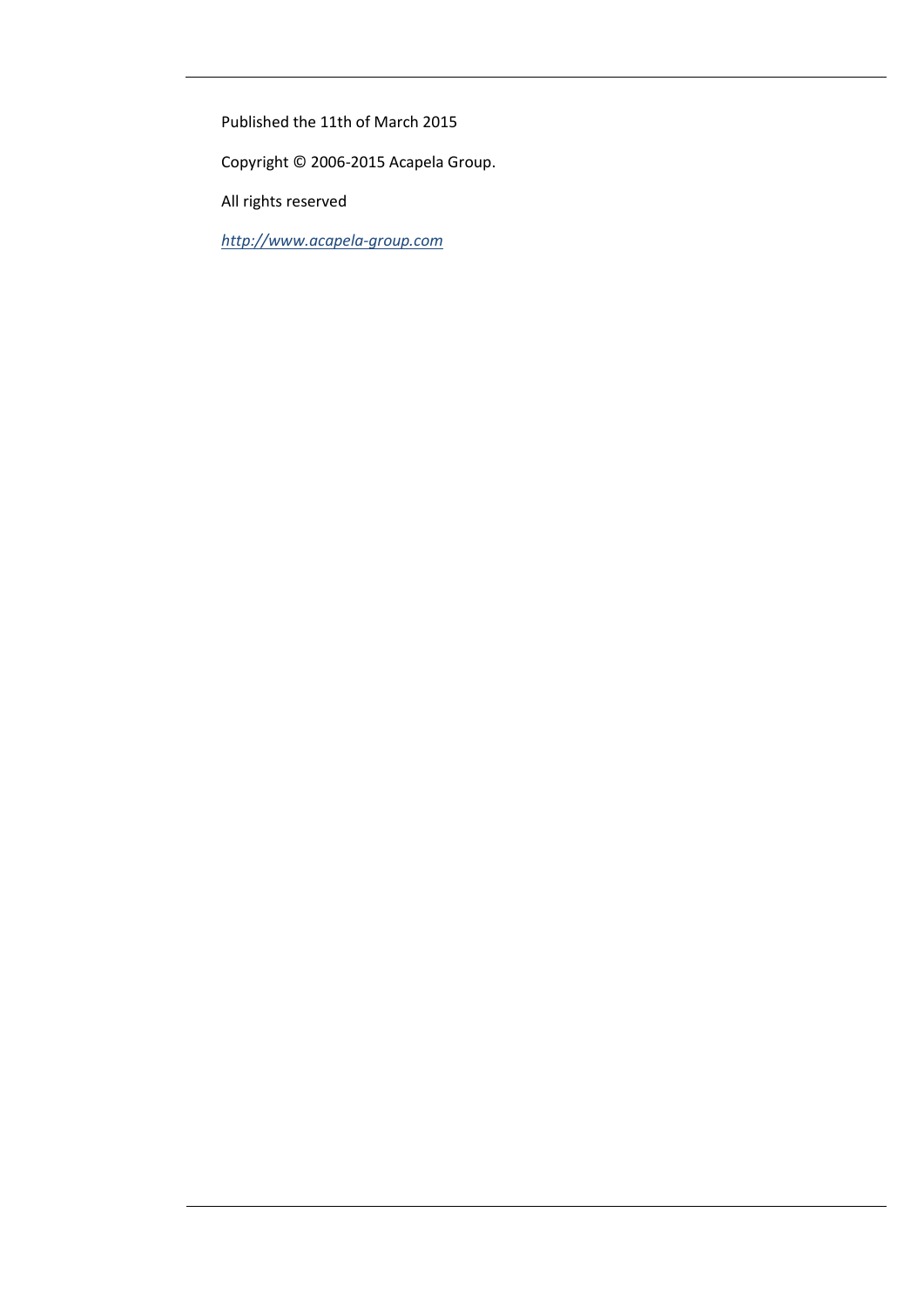# Table of Contents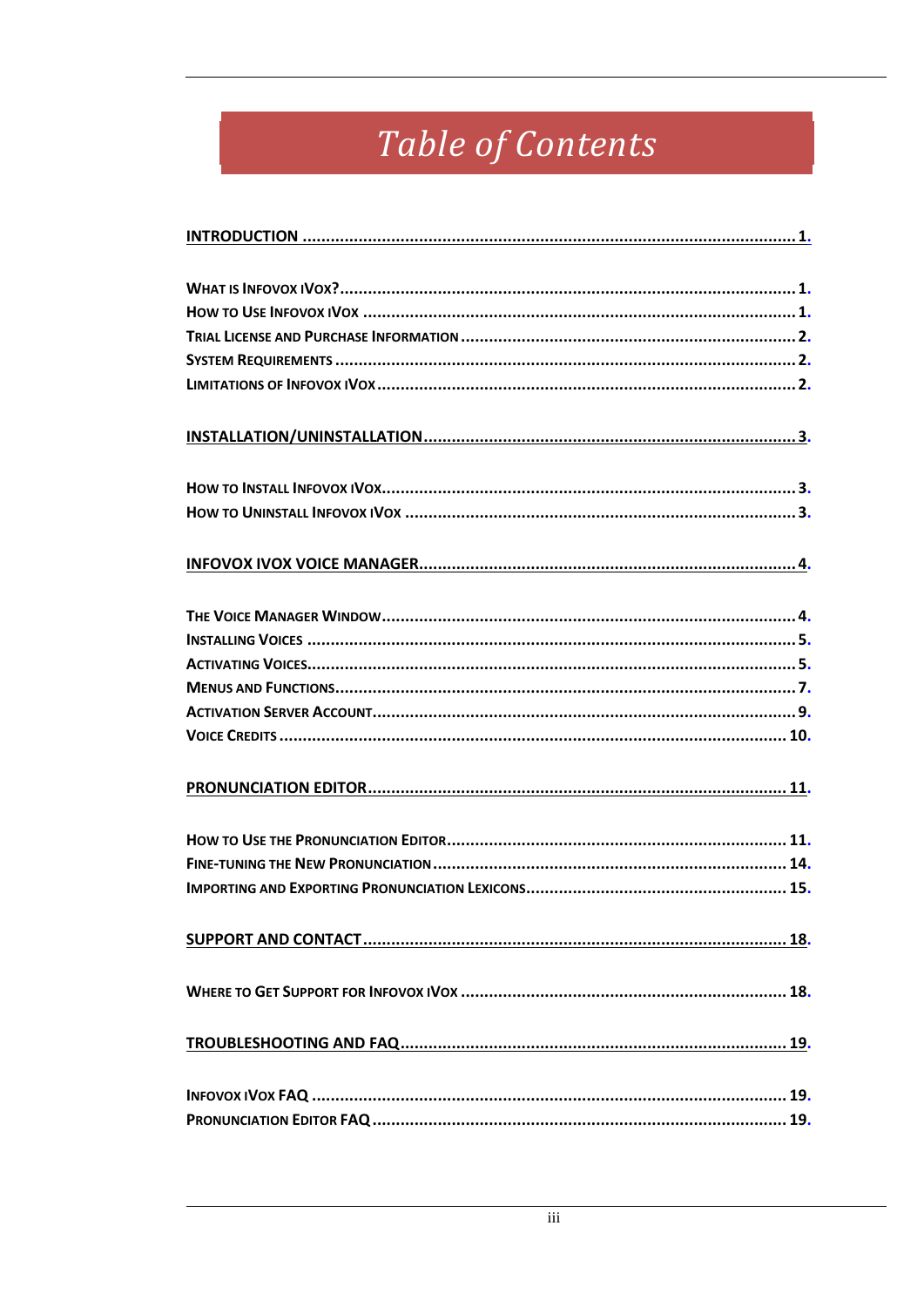# <span id="page-3-0"></span>*Introduction*

#### <span id="page-3-1"></span>*What is Infovox iVox?*

*Infovox iVox* is the voice that enables your computer to speak.

Infovox iVox is a high-quality multilingual text-to-speech converter that can be used to add vocal output to any application compatible with *Apple Speech Manager*.

Infovox iVox is the ideal partner for the *Universal Access* accessibility suite built-in on Mac OS X, including the widely popular screen reader *VoiceOver*. However, there are some limitations in Infovox iVox affecting the way *VoiceOver* works with Infovox iVox. See the section *[Limitations of Infovox iVox](#page-4-2)* to find more information about it.

Many other applications, for instance *Preview*, *TextEdit*, *Acrobat Reader* and *GhostReader*, will also benefit from the high-quality voices provided with Infovox iVox. All you need to do is install Infovox iVox and then select your favorite voice.

Infovox iVox voices are available in a wide variety of languages, including English. New languages are added continuously.

Once installed, the voices can be employed by any standard Mac application. Infovox iVox can be purchased with either one or more voices.

For each language, there are several voices included, both male and female. Please check the specifications per language to view the exact list of voices included.

# <span id="page-3-2"></span>*How to Use Infovox iVox*

Infovox iVox contains two applications: *Voice Manager* and *Pronunciation Editor*.

The Voice Manager application is used to install, activate, and to inspect the voices. While using the voices, the Voice Manager application does not need to be running.

Pronunciation Editor is an application used for changing the standard pronunciation of the words.

You can select one of the Infovox iVox voices as your default system voice in the *Text to Speech* tab of the *System Preferences' Speech* (*Dictation & Speech* from Mac OS X 10.8) pane. The Infovox iVox voices can also be used with Apple's screen reader *VoiceOver*, for people with low vision. Open the *VoiceOver* utility through the *Seeing* (*VoiceOver* from Mac OS X 10.8) tab of the *System Preferences' Universal Access*  (*Accessibility* from Mac OS X 10.8) pane. Finally, some applications provide direct access to the voices through a voice menu or a voice dialog inside the application.

Acapela Group developed Infovox iVox in collaboration with AssistiveWare. AssistiveWare provides the worldwide distribution of Infovox iVox.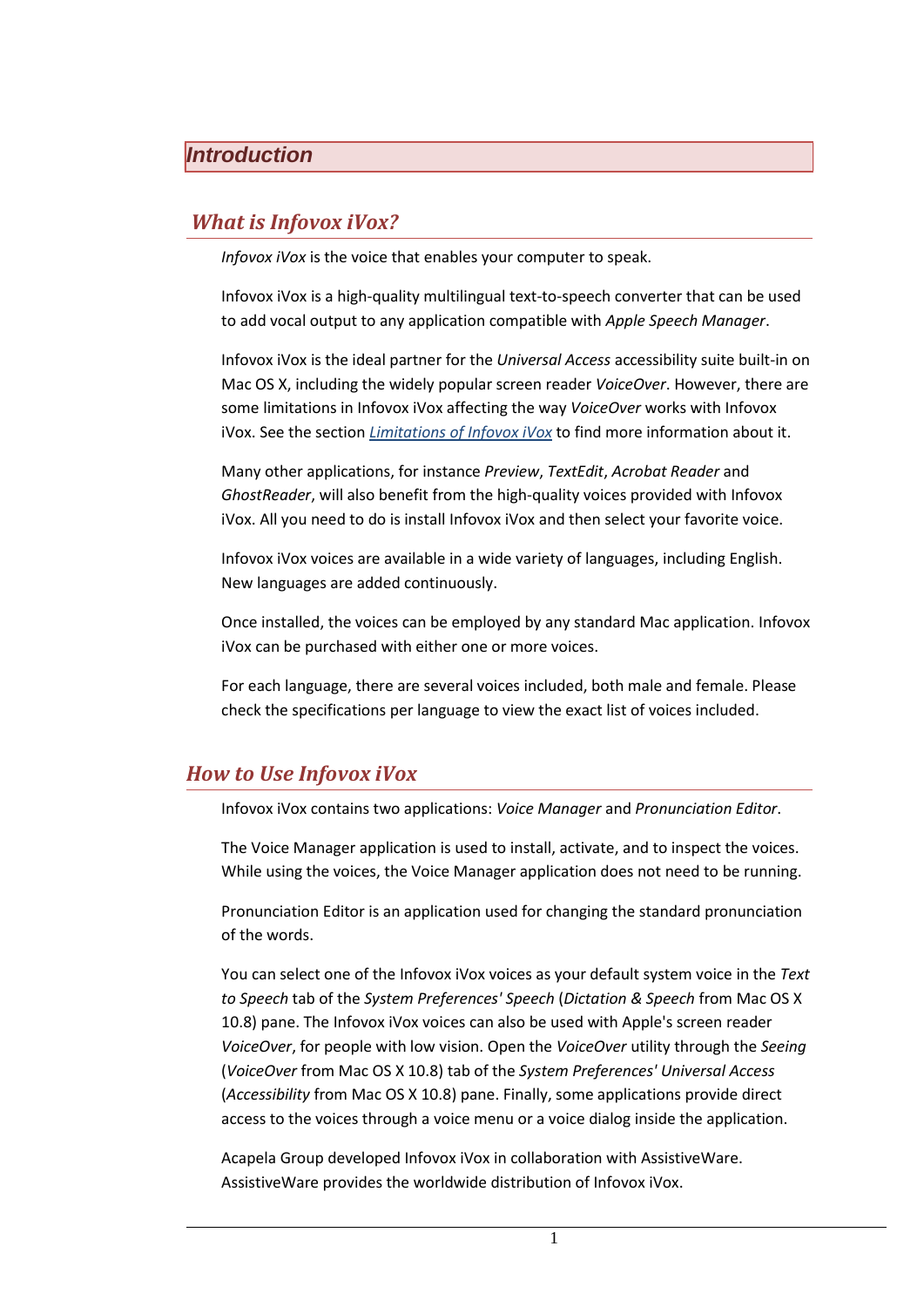# <span id="page-4-0"></span>*Trial License and Purchase Information*

You may use this software for a 30-day full trial period. If you wish to continue using Infovox iVox beyond the 30-day trial, you have to purchase a license, see the section *[Activating a Voice Permanently](#page-8-0)*. Once you have purchased the software, you will receive a permanent activation code that removes the time limit for the voices you have purchased.

# <span id="page-4-1"></span>*System Requirements*

Infovox iVox requires an Intel Macintosh running Mac OS X 10.6 or higher.

The activation of Infovox iVox voices requires an active Internet connection.

Minimum recommended hardware configuration:

Intel: all Mac Intel hardware configurations

# <span id="page-4-2"></span>*Limitations of Infovox iVox*

#### *Pitch*

Infovox iVox includes Acapela High Quality Voices (HQ). The voices are based on a technology that makes them sound natural. However, there is a limitation to these HQ voices as it is not possible to modify the pitch. This affects certain settings of *VoiceOver*. For instance, when entering uppercase letters, *VoiceOver* heightens the pitch as the letters are pronounced. This feature will not work when the HQ voices are used. The problem can be solved by having *VoiceOver* utility signal uppercase letters by playing a tone or speaking *cap* instead of changing the pitch.

# *Discontinuous Speech Flow*

In certain situations, for instance during very heavy hard drive usage or when your computer processor is very busy, you may experience the Infovox iVox voices speaking with a discontinuous speech flow similar to a stuttering or hesitation effect. This is a known problem that is due to hardware limitations.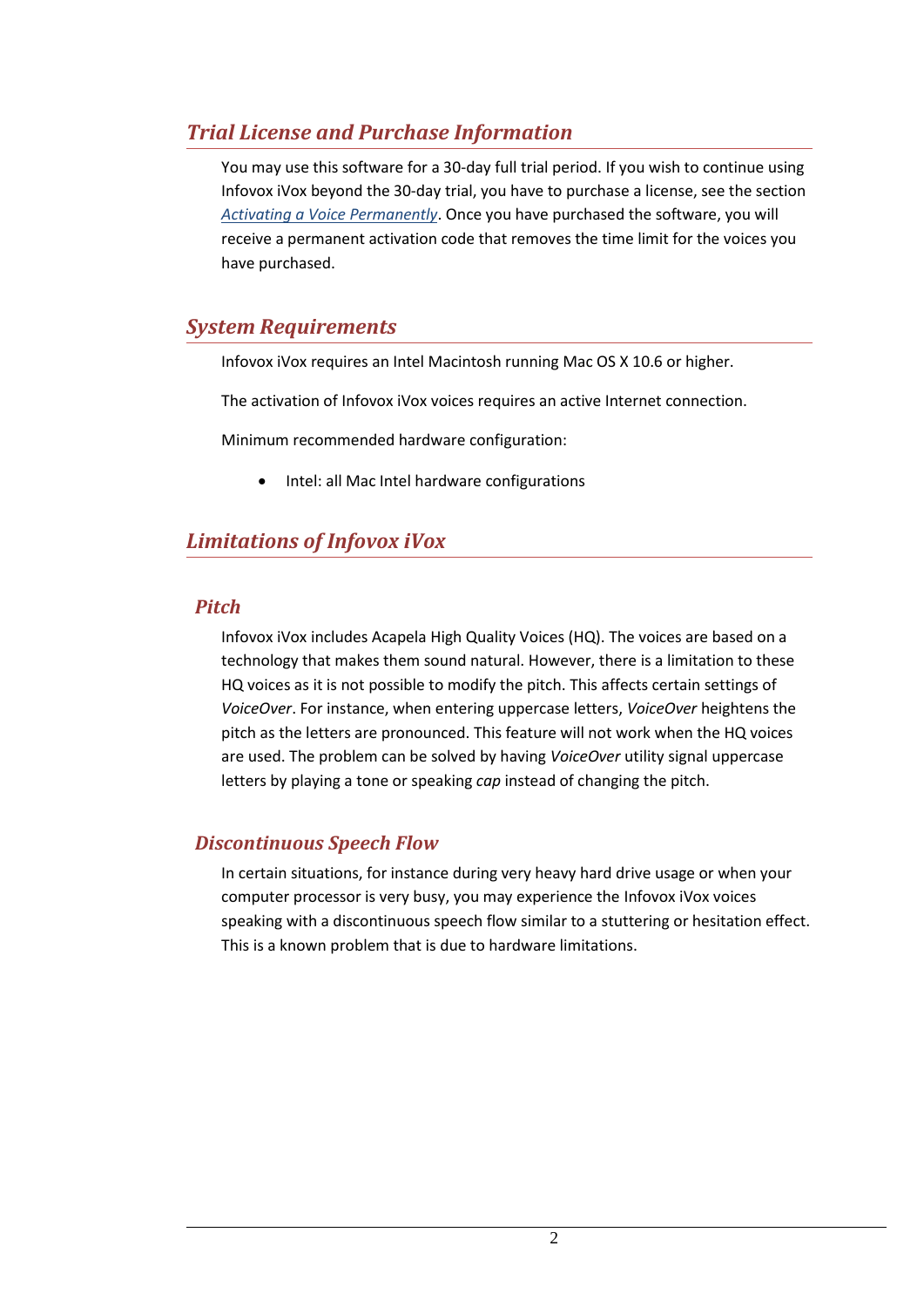# <span id="page-5-0"></span>*Installation/Uninstallation*

# <span id="page-5-1"></span>*How to Install Infovox iVox*

Infovox iVox is distributed on Disk Image (a file with extension .dmg), or on a DVD. In order to install Infovox iVox, mount the disk image or the DVD and run the Infovox iVox installer by double-clicking the  $.$   $pkq$  file. The following dialog box will be launched:



*Figure 1. The Infovox iVox installer screen.*

The installer will guide you through the installation.

Installing Infovox iVox is the first step of the installing procedure. Once you have completed the installation of Infovox iVox on your computer, you will need to proceed with the installation of the voices. See the *Infovox iVox [Voice Manager](#page-6-0)* chapter for the instructions on how to install and activate the Infovox iVox voices.

# <span id="page-5-2"></span>*How to Uninstall Infovox iVox*

In order to uninstall Infovox iVox, you need to have administrator privileges. You start the uninstaller from the Infovox iVox Voice Manager. Open the Voice Manager from the *Applications* folder. Go to the menu *Tools* and select the menu item *Uninstall Infovox iVox...*.

It is also possible to uninstall single voices. See the chapter *[Infovox iVox](#page-6-0) Voice [Manager](#page-6-0)* for more information.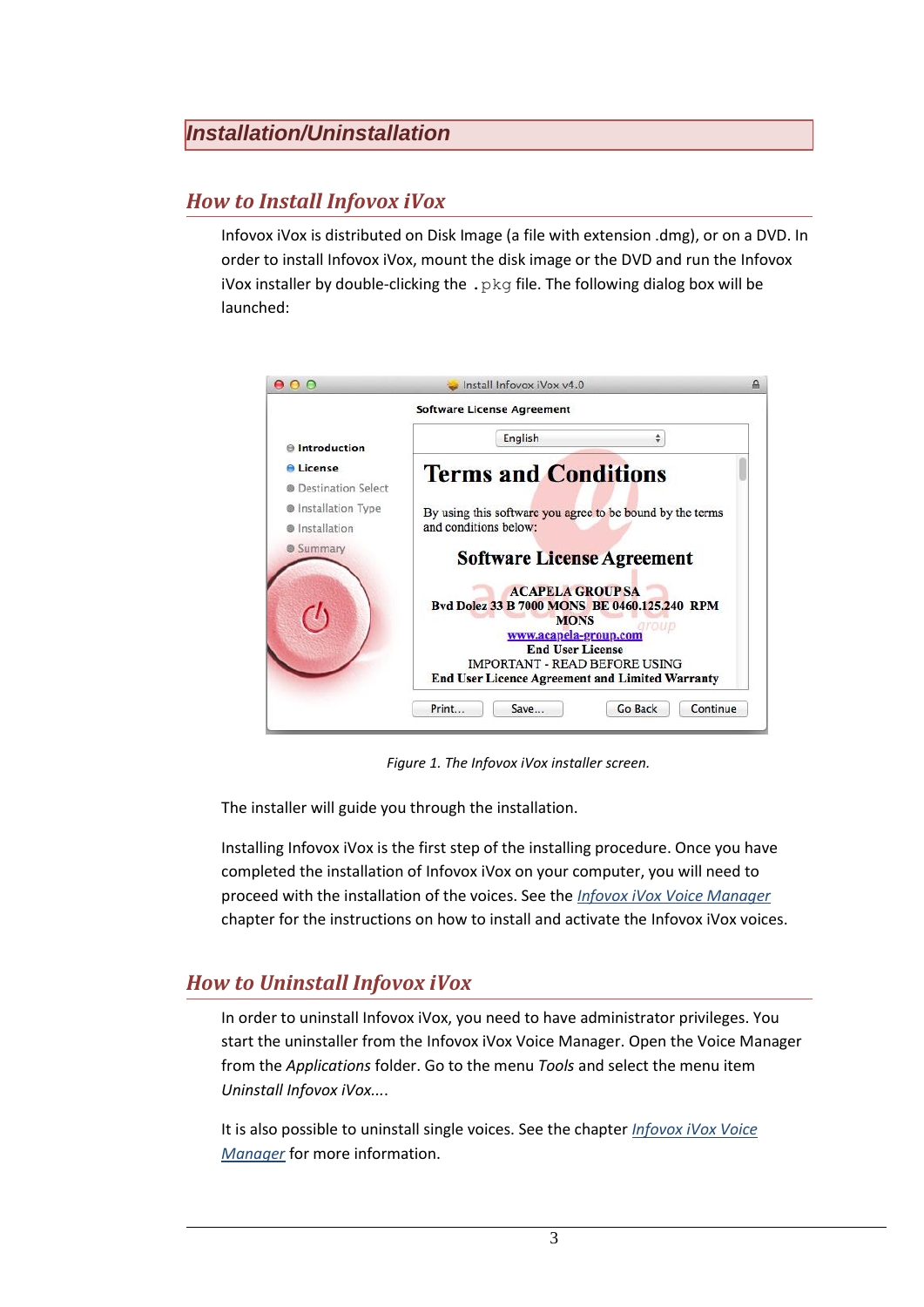# <span id="page-6-0"></span>*Infovox iVox Voice Manager*

Infovox iVox Voice Manager is an application that gives you an overview of the Infovox iVox voices. This application allows you to see the status of the Infovox iVox voices, install and remove them, activate voices, and manage the user accounts. This application opens automatically when the Infovox iVox installation is completed. It can also be opened any time from the Applications folder.

When the Voice Manager starts, a welcome message appears automatically. It gives you concise information about what the Voice Manager is and what you can do using it. The welcome message will appear every time you launch the Voice Manager. You can change this behavior by unchecking the *Show at startup* tick box.

# <span id="page-6-1"></span>*The Voice Manager Window*

Infovox iVox offers you a large number of voices. All of them are listed in the Voice Manager window. For each voice the language, gender and cost is specified. The status specifies whether the voice is installed on the computer and indicates activation status.

|           | Voice               | ▲ Language              | Gender | <b>Cost in Credits</b> | Installed | Activation           | Action               |
|-----------|---------------------|-------------------------|--------|------------------------|-----------|----------------------|----------------------|
|           | Alice               | French (France)         | Female | $\overline{1}$         | Yes       | <b>Demo Expired</b>  | $Action -v$          |
| o         | Alyona              | Russian                 | Female | $\mathbf{1}$           | <b>No</b> | Demo Expired         | $Action \rightarrow$ |
| Q         | Andreas             | German                  | Male   | 1                      | <b>No</b> | Demo Expired         | $Action -$           |
| O         | Ania                | Polish                  | Female | $\mathbf 0$            | Yes       | Activated            | $Action -$           |
| Q         | Antoine             | French (France)         | Male   | 1                      | No        | Demo Expired         | $Action -$           |
| o         | Antoine - From Afar | French (France)         | Male   | $\mathbf{1}$           | Yes       | <b>Not Activated</b> | $Action -v$          |
| Q         | Antoine - Happy     | French (France)         | Male   | $\mathbf{1}$           | <b>No</b> | Not Activated        | Action v             |
| Q         | Antoine - Sad       | French (France)         | Male   | $\mathbf{1}$           | <b>No</b> | <b>Not Activated</b> | $Action -$           |
| o         | Antoine - Up Close  | French (France)         | Male   | 1                      | Yes       | Not Activated        | $Action -v$          |
| Q         | Antonio             | Spanish (Spain)         | Male   | 1                      | <b>No</b> | Demo Expired         | $Action \rightarrow$ |
| o         | <b>Bad Guv</b>      | English (United States) | Male   | $\mathbf{1}$           | <b>No</b> | <b>Not Activated</b> | $Action -v$          |
| Q         | <b>Bente</b>        | Norwegian Bokmål        | Female | $\mathbf 0$            | Yes       | Activated            | $Action \rightarrow$ |
| Q         | <b>Bruno</b>        | French (France)         | Male   | 1                      | <b>No</b> | Demo Expired         | $Action -$           |
| $\bullet$ | Celia               | Portuguese (Portugal)   | Female | $\mathbf{1}$           | <b>No</b> | Demo Expired         | $Action -$           |
| Q         | Chiara              | Italian                 | Female | $\mathbf 0$            | Yes       | Activated            | Action v             |
| Q         | Claire              | French (France)         | Female | $\mathbf{1}$           | <b>No</b> | Demo Expired         | $Action -$           |
| Q         | Daan                | Dutch (Netherlands)     | Male   | 0                      | Yes       | <b>Activated</b>     | $Action \rightarrow$ |
| Q         | Deepa               | English (India)         | Female | $\mathbf{1}$           | <b>No</b> | Demo Expired         | $Action -$           |
| Q         | <b>Dimitris</b>     | <b>Greek</b>            | Male   | 1                      | Yes       | <b>Activated</b>     | $Action \rightarrow$ |
| Q         | Dimitris - Happy    | Greek                   | Male   | $\mathbf{1}$           | <b>No</b> | Not Activated        | $Action -$           |
| Q         | Dimitris - Sad      | <b>Greek</b>            | Male   | $\mathbf{1}$           | <b>No</b> | <b>Not Activated</b> | $Action -$           |
| Q         | Elin                | Swedish (Sweden)        | Female | $\mathbf 0$            | Yes       | <b>Activated</b>     | $Action -v$          |

*Figure 2. The Voice Manager main screen.*

You can change the current view by using the filter feature. The available filter criteria are available in the *Filter by* list in the upper part of the window. Select any one of them. The next step is selecting the value from the *Show* list place to the right of the *Filter by* list. For instance, if you wish to view only the activated voices choose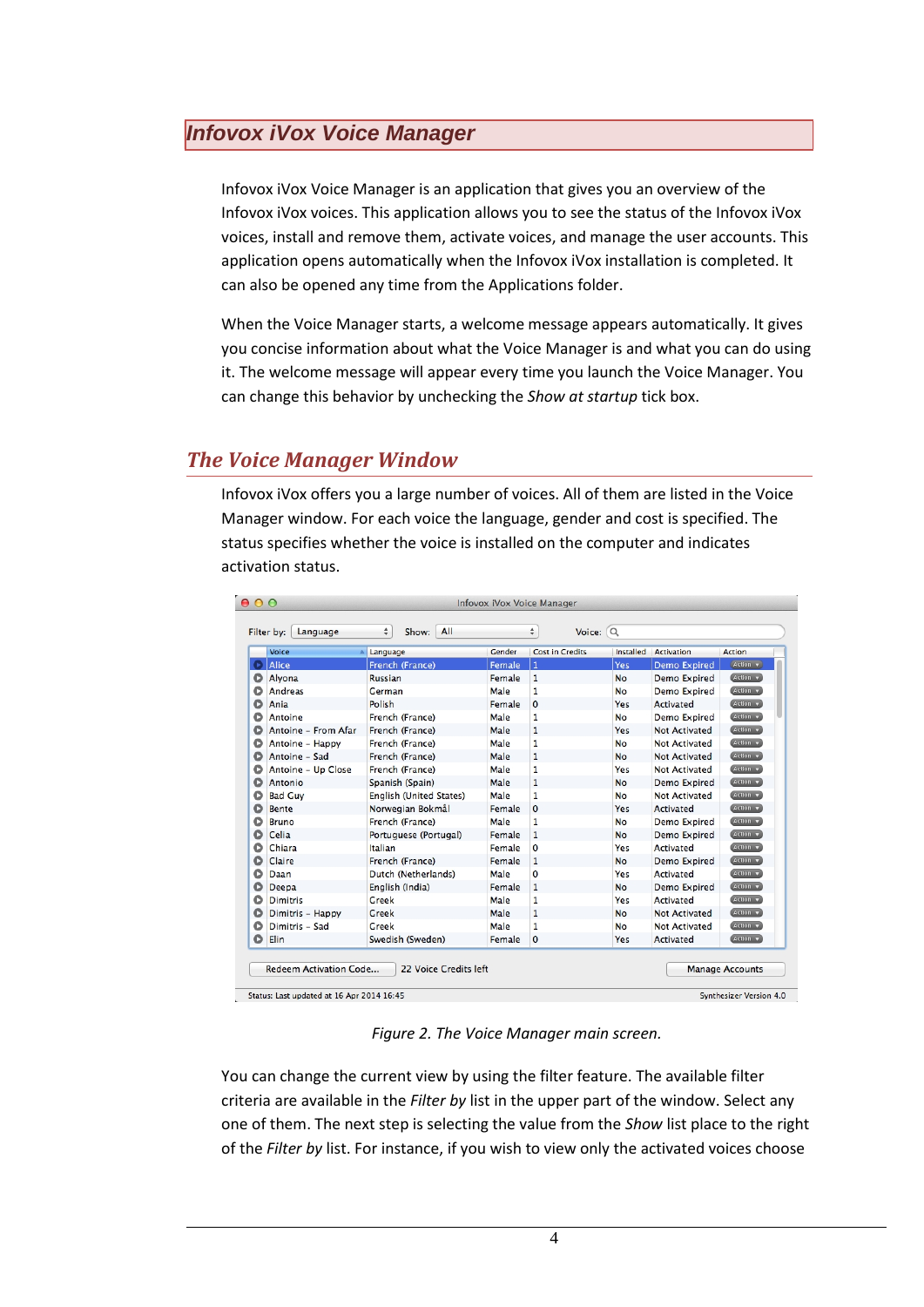*Activation* from the *Filter by* list and *Activated* from the *Show* list. This action will result in a view that includes only the activated voices.

The window contains two buttons located in the bottom part of the window:

**Redeem Activation Code** – Clicking it opens the window where you can enter your activation code. There are three account options available. Select the option that fits your situation. You can use an account already available on your computer, you can create a new account or you can activate an existing account that is not yet available on your computer (i.e. you created your Infovox iVox account on another computer). After entering the activation code, click the *Redeem* button.

**Manage Accounts** – Clicking it opens a sheet giving you an overview of the Infovox iVox accounts activated on the computer. The *Account Activated On* section of the window specifies the computers where the selected account is used. To the right of this section the details of your account are displayed. Use the *Buy more* link if you need more credits. The bottom section lists the assets connected to the selected account. The *Redeem Activation Code* button opens the window were you can enter the activation code. Clicking the *Add Account* button gives the option to add an account either by creating a new one or adding an existing account.

# <span id="page-7-0"></span>*Installing Voices*

In order to install a voice, select the voice you wish to install in the voice list of the Voice Manager and choose the proper command from the *Action* list in the right most column of the window. Select *Install…* if you have the installation file available on your computer or on a DVD. This command opens a window that you use to locate the installation file.

If the installation file is not available locally on your computer, use the *Download and Install…* command. In order to run this command, access to the Internet is required. This command will download and install the voice. It opens a window that allows you to see the download progress. You can run several *Download and Install* sessions in parallel. When the download is completed, you can activate the voice from this window either as a demo or as a permanent license.



Tip: The commands available in the *Action* list are also available from the *Voice Actions* menu.

# <span id="page-7-1"></span>*Activating Voices*

In order to work an installed voice needs to be activated, either as demo or permanently. The voices must be installed before they can be activated.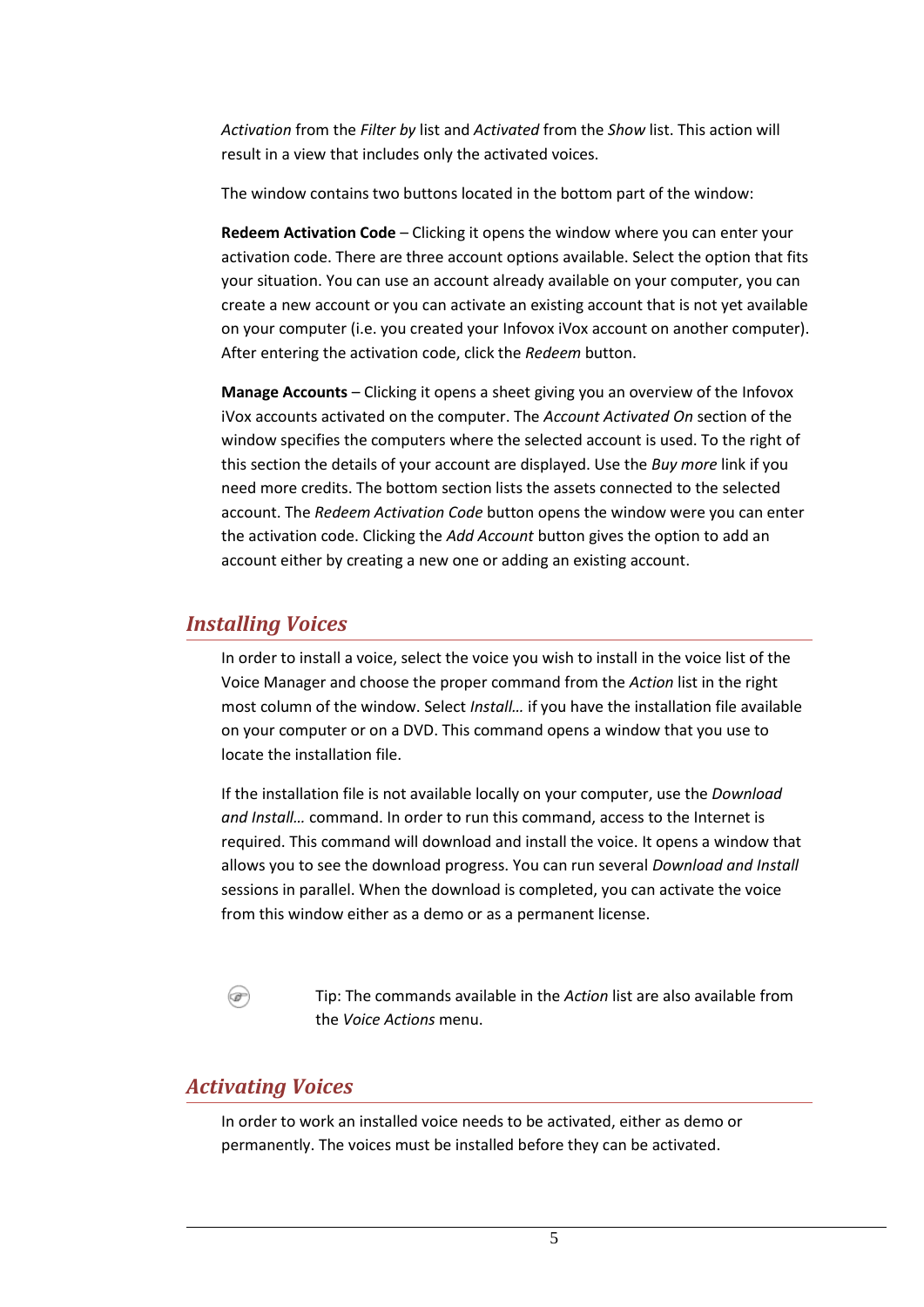#### *Demo Period*

If you only want to try a voice, you can use a trial license that allows you to use a voice for 30 days. Select then *Start Demo Period…* from the *Action* list. This option is also available in the progress window that you get after selecting the *Download and Install…* command. The corresponding button will appear when the installation is completed. You can start the demo period any time, not necessarily in connection to the installation procedure. After starting the demo period, the Activation status of the voices will change to *Demo* specifying also the number days left.

#### <span id="page-8-0"></span>*Activating a Voice Permanently*

Infovox iVox voices are activated using voice credits. Please consult *<http://www.assistiveware.com/product/infovox-ivox>* for the licensing conditions and for the latest information on how to purchase. You can also make online purchases there.

After purchasing credits, you use them for activating voices in the Voice Manager. It is possible to deactivate a voice on a computer and to re-activate it on another computer. However, it is not possible to 'un-license' a voice and regain your credits. This means that you cannot deactivate a certain voice and then regain a credit to use for activating another voice.

After purchasing voice credits, you will receive an activation code. You need to enter it in the Voice Manager before you can activate voices.

Start the Infovox iVox Voice Manager on your computer. Click *Redeem activation code* in the main window and copy the activation code to the dialog box. If you don't have an Activation Server Account, create a new account by entering your name and e-mail address. After clicking *Redeem,* an account is created and the credits are loaded into that account. An email is sent to your email address with your account details.

In the Voice Manager main window, select the voice you want to install, and choose *Download and Install…* from the *Voice Actions* menu. The selected voice is downloaded and automatically installed by the software. After the installation, choose *Activate* from the *Voice Actions* menu and use the credits to license the voice you just installed. Repeat the process for any other voices you want to install on your computer. You do not need to wait until a download has been completed before you start the next download. You can run several downloads in parallel.

If you want to move your voices to another computer, select the voice(s) you want to activate on another computer and select *Deactivate* from the *Voice Actions* menu. Now you can activate the same voice on another computer. This procedure can be applied when you have a new computer and you want to move your license to this one from your old computer.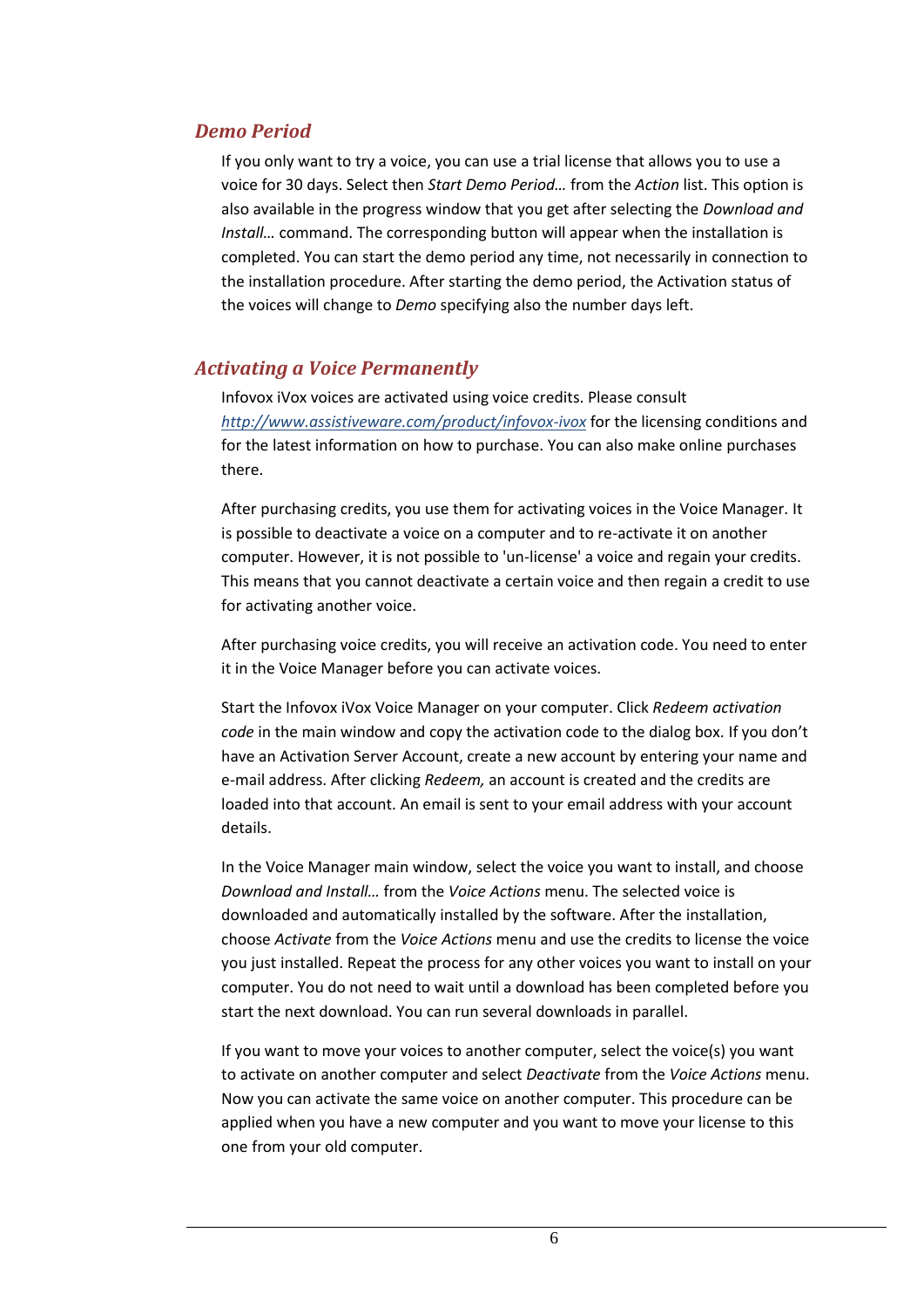After installing Infovox iVox on your new computer, click the *Manage Accounts* button in the main Voice Manager window. In the opened dialog box, click the *Add Account* button. It opens the *Add Account* dialog box. Select the *Use Existing Account* tab and enter your *Account ID* and your *Password* if you password protect your account. The simplest way to get all your licensed voices installed on your computer is using the *Install All Licensed Voices* command from the *Tools* menu. After this action has been completed, all your voices are installed and activated.

#### <span id="page-9-0"></span>*Menus and Functions*

There are a number of functions that are standard for most of the Mac application. As they are not Infovox iVox specific, they are not described here. However, Infovox iVox contains additional functions that require further information.

#### *The Infovox iVox Voice Manager Menu*

**Check for Updates** – This version of Infovox iVox has an automatic check for updates. If a new version of the software is available you will be notified about it. The check will be done regularly. You can also at any time check the update availability manually using this command. This command opens the *Software Update* Window. If there is an update available, you will get information about what is new in the next version. Use the buttons located in the bottom of the window in order to perform an action of your choice. The button captions explain the options that you have. You can decide to skip this version, ask to be reminded later or install the available update. If you decide to install the update click the *Install Update* and follow the instructions.

**Preferences** – This command opens the *Preferences* window. The first setting concerns the automatic launch of the *Welcome* message. Uncheck the *Show at startup* tick box if you don't want the *Welcome Screen* to be launched automatically every time you start the Voice Manager. You can also choose settings that affect the automatic software update. Uncheck the *Check for Updates* tick box if you don't want Infovox iVox to perform automatic update check. You can also see how often the check is performed now and set the update check frequency to a different value. Use the *Check Now* button if you wish to run an update check manually.

#### *The File Menu*

**Open License File** – This command can be used for activating a voice if there is no access to the Internet. This solution is not recommended as it requires manual processing.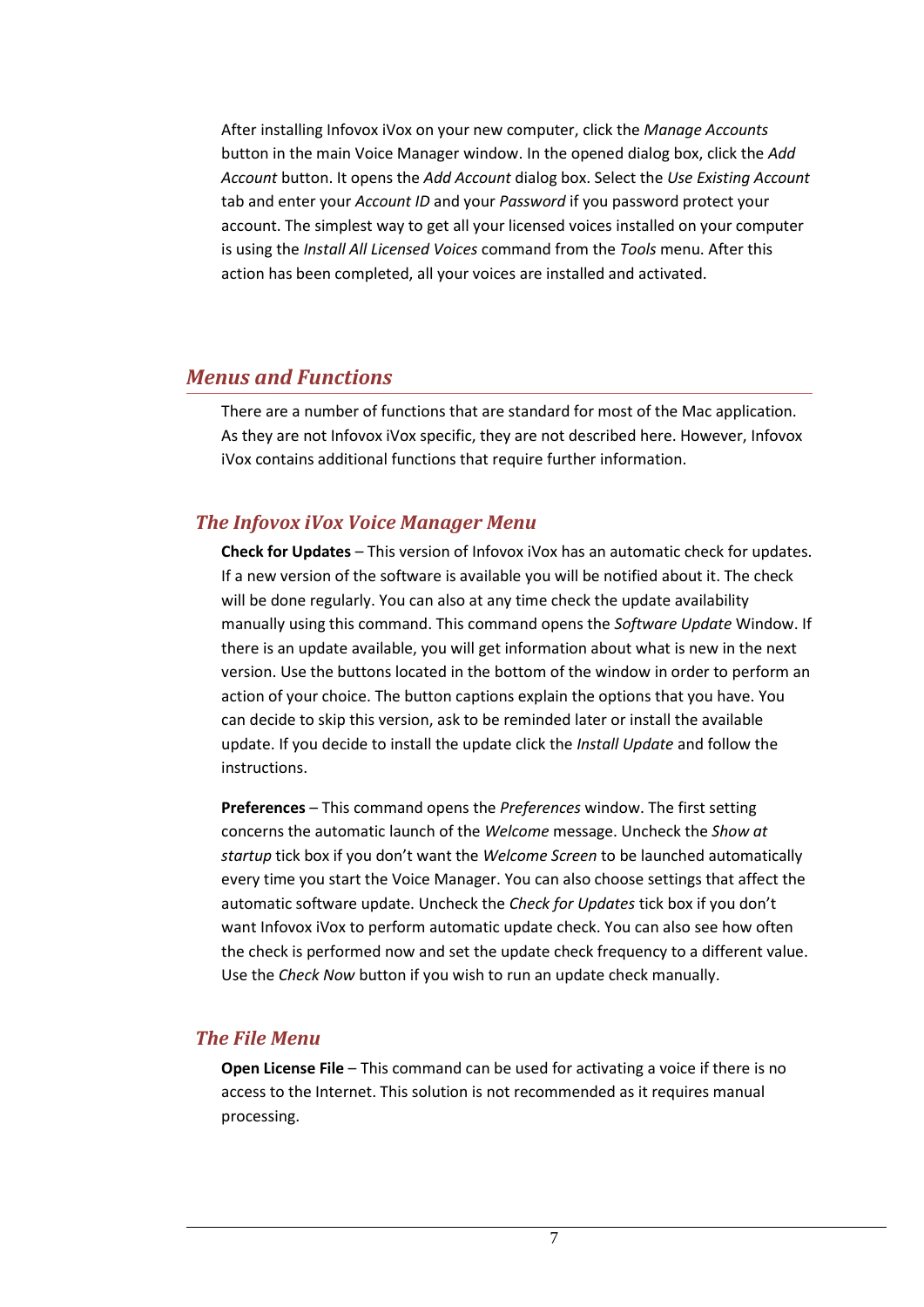**Install Voice Package** – You use this command if you have a voice package saved on your computer and you want to install it. It can be on your hard disk or a DVD. This command opens the window where you can locate your installation file.

## *The Voice Action Menu*

This menu contains commands that you can also find in the *Action* column of the Voice Manager window.

**Get Info** – It opens a window displaying the info of the voice selected in the voice list of the Voice Manager. "**cmd + I**" is a keyboard shortcut for this command.

**Play Sample** – This command plays a short speech sample of the voice selected in the voice list of the Voice Manager. You can also execute this command by pressing the space button.

**Start Demo Period** – Executing this command will give you the possibility to evaluate a voice for 30 days. It will start a demo period so that you can try a voice. The command applies to a voice selected in the voice list of the Voice Manager. This command is greyed out if the voice has not yet been installed or if the selected voice has already been activated.

**Activate/Deactivate** – Use the *Activate* command in order to launch the activation procedure. This command can be executed if the selected voice has already been installed. It is greyed out if the voice has not yet been installed. If the voice is already installed and activated this command toggles to *Deactivate*. You need to deactivate a voice before moving your license from one computer to another.

**Download and Install/Reinstall** – The *Download and Install* command downloads and installs the selected voice on your computer. If the voice is already installed this command toggles to *Download and Reinstall*. Running it will reinstall the selected voice.

**Install/Uninstall** – The *Install* command launches the installation of the voice selected in the voice list of the Voice Manager. In order to run this command the corresponding installation file needs to be available locally on your computer. If the selected voice is already installed this command will toggle to *Uninstall* and running it removes the selected voice from your computer.

#### *The Tools Menu*

**Edit Pronunciations** – This command launches the *Infovox iVox Pronunciation Editor*, see *[Pronunciation Editor](#page-13-0)* chapter for more information.

**Install All Licensed Voices** – This command downloads, installs and activates all voices that are licensed on an account, but not yet installed.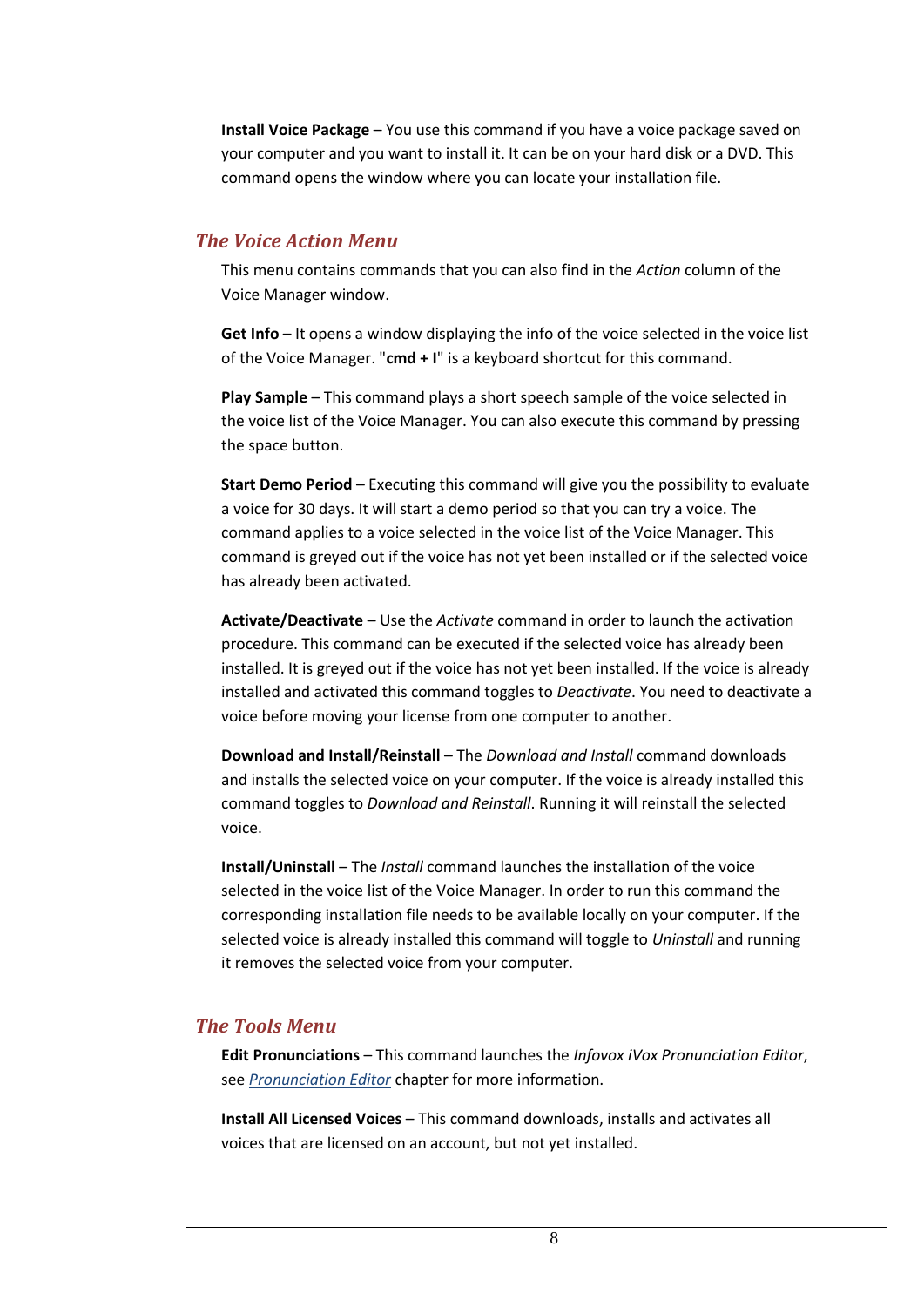**Uninstall Infovox iVox** – Run this command in order to remove Infovox iVox from your computer.

#### *The Help Menu*

**Infovox iVox Voice Manager Help** – This command opens the Help window.

**Infovox iVox Voice Manager Manual** – This command opens the printable version of the Infovox iVox User Manual.

**Recover Account ID** – Use this command if you need to recover your user account ID. It opens a dialog box where you enter your email address. There is also a *Reset account password* checkbox, which is ticked by default. If the checkbox is ticked your account password will be reset. Otherwise the account ID recovery procedure will not affect your password settings.

**Show Diagnostic Information** – The window that this command opens contains technical information about your Infovox iVox installation. This information can be used in communication with AssistiveWare support.

**Contact Support** – This opens the contact form to contact AssistiveWare support. When you send this form, the diagnostic information about your Infovox iVox will be included automatically.

# <span id="page-11-0"></span>*Activation Server Account*

The Voice Manager uses the AssistiveWare activation server to keep track of voice licenses for Infovox iVox voices. All licensing information is stored in a free activation server user account.

An activation server account can be created when redeeming activation codes, or from the Manage Accounts function in the main Voice Manager screen.

To create an activation server account, enter your name, organization (if any) and email address. The name and organization will be the licensee of the voices. An email will be sent to the email address provided with the account details.

An activation account is identified by an account id string. This account id can be used to activate the account on another computer.

# *Activating Multiple Accounts*

The Voice Manager gives the option to create or activate more than one account on a computer. This allows licenses in different names to be activated on one computer. In normal use it is not necessary to create more than one account.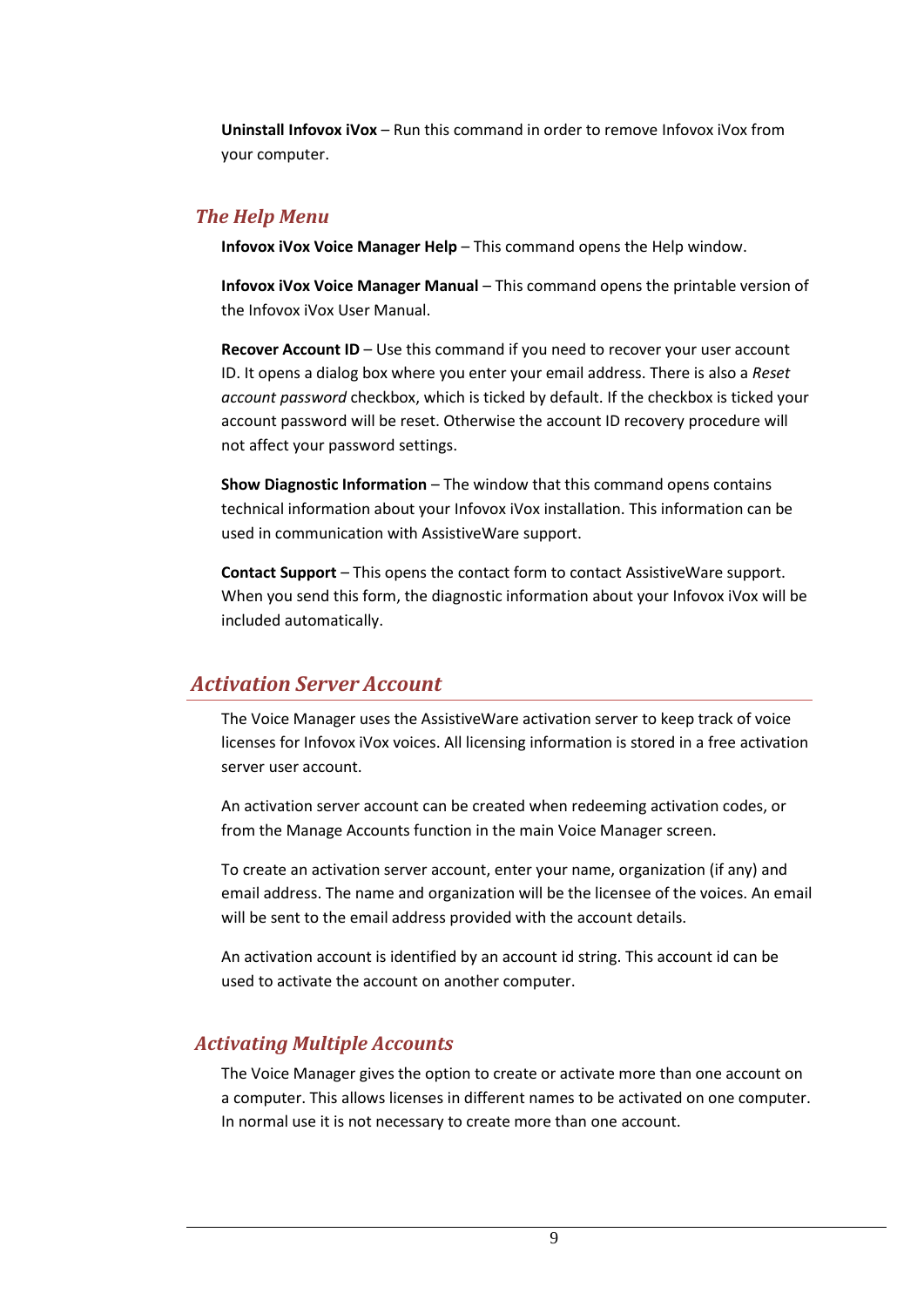#### *Protect Account*

Activation server accounts can be protected with a password. When an account is protected, activation and deactivation of voices require the password to be executed.

In case you lose your password, a new password can be requested from the *Manage Accounts* sheet. The password will be sent to the email address of the activation account. If this email address is incorrect or if you lost the password, contact AssistiveWare support (*[support@assistiveware.com](mailto:support@assistiveware.com)*) to resolve the problem. You can contact AssistiveWare in English, French, Dutch, and Spanish.

#### *Deactivate Account*

From the *Manage Accounts* function, it is possible to deactivate an account on a specific computer and thereby, revoke the use of the license on that computer. This function can be used when replacing an old computer.

# <span id="page-12-0"></span>*Voice Credits*

Infovox iVox voices are activated using voice credits. The *Cost in Credits* column of the Voice Manager window specifies the cost of the particular voice. The value of "*0*" means that the voice has been activated and no credits are required in order to use it.

Voice credits can be purchased in any quantity on the AssistiveWare website *<http://www.assistiveware.com/product/infovox-ivox>*.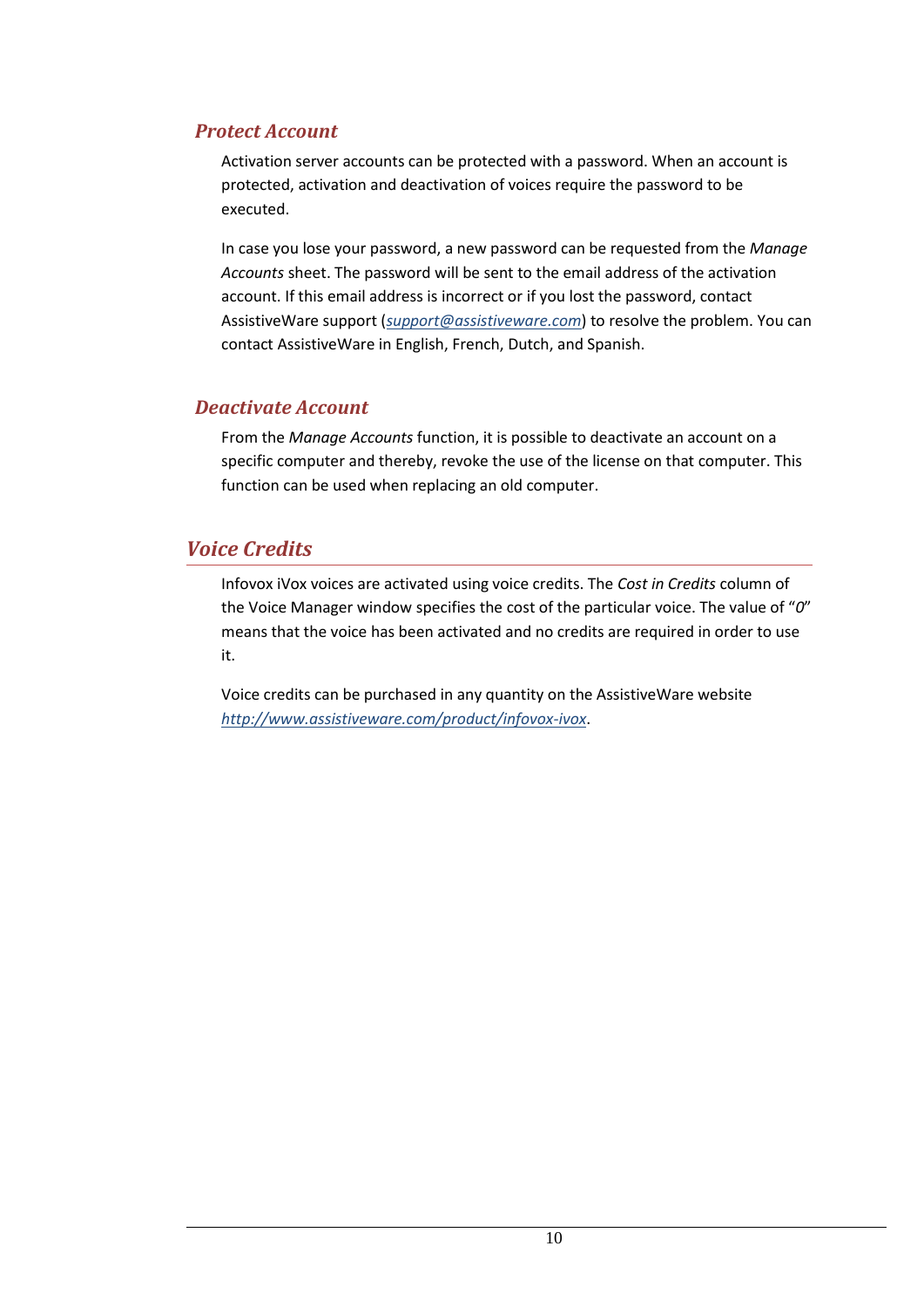# <span id="page-13-0"></span>*Pronunciation Editor*

*Pronunciation Editor* is a tool which allows you to modify the way a word is pronounced by an Infovox iVox voice.

| Voice group:         | <b>English (United States)</b> | ÷<br>2 entries                                                             |                   |
|----------------------|--------------------------------|----------------------------------------------------------------------------|-------------------|
| <b>Original Word</b> | New Pronunciation              |                                                                            |                   |
| debusy               | #d@bjusi1                      |                                                                            |                   |
| <b>UN</b>            | #jun Al1 4 @ d n El1 5 @ n z   | Original Word: UN                                                          | ▶                 |
|                      |                                | Phonetic Transcription : #j u n Al1 4 @ d n El1 S @ n z $\vert \downarrow$ |                   |
|                      |                                | #jun Al1 4 @ d n El1 S @ n z $\triangleright$<br>New Pronunciation:<br>v   |                   |
|                      |                                | Phonetic Transcription :                                                   | $\ddot{\uparrow}$ |
|                      |                                |                                                                            |                   |

*Figure 3. The Pronunciation Editor main window.*



Note: Chinese and Japanese voices are not supported in the Pronunciation Editor.

# <span id="page-13-1"></span>*How to Use the Pronunciation Editor*

#### *Pronunciation Lexicons*

Lexicons created by Pronunciation Editor are connected to a specific language. For instance, a lexicon created for American English will work for the American English voices and will not affect the British English voices, which require their own pronunciation lexicon.

In the main window, you can choose what lexicon to work on by selecting a voice group from the *Voice group* list.



Note: In this list you will only see the languages of the voices you have activated (as demo or permanently) on your computer.

#### *Adding a New Pronunciation*

If you want to change the way a word is pronounced by a group of voices of the same language, check if the lexicon in the list of the voice group pop-up button is correct, and then press the "+" button. You can also use the menu Lexicon->New *Word* or the shortcut "**cmd-N**".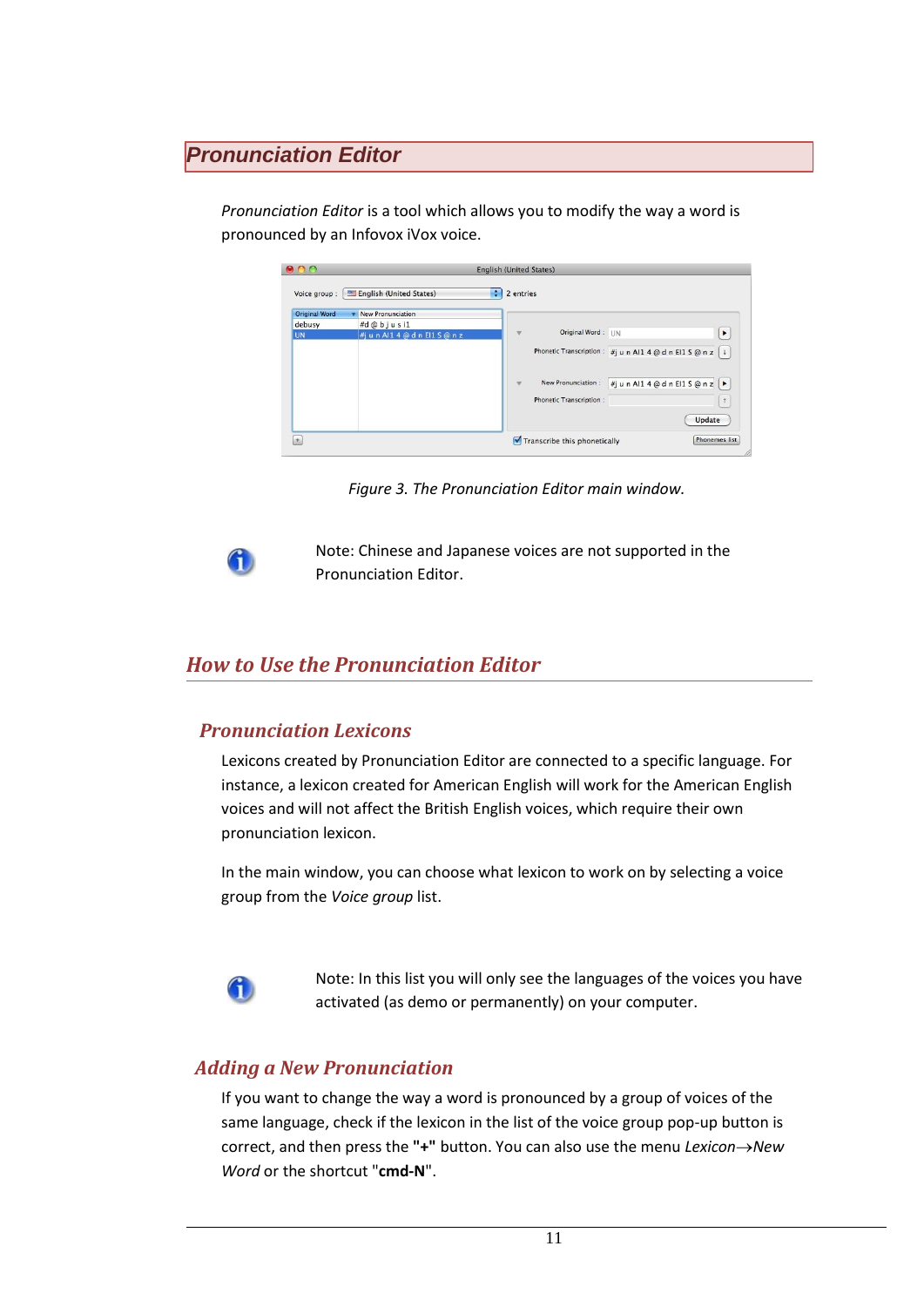In the *Original Word* field, type the word for which you want to change the pronunciation. Automatically, the word is displayed as phonetic transcription in the *Phonetic Transcription* field. By default, the *Phonetic transcription* fields are not shown but you can easily disclose them with the appropriate disclosure triangle (or menu *View Show Phonetic Transcriptions*). Enter the new pronunciation in the *New Pronunciation* field. Automatically, this new pronunciation is also displayed as phonetic transcription in the second *Phonetic Transcription* field.

If you begin the new pronunciation with a *'#'* character, you have the possibility to enter the phonetic transcription of the new pronunciation. Otherwise, without a leading "#" character, the Pronunciation Editor application will consider the new pronunciation as regular text. If you specify your pronunciation in this way, you can use orthography, misspelling or rephrasing. Such transcriptions will be referred to as *rephrasing*.

Using space or punctuation in rephrasings is not recommended. If you specify your pronunciation using more than one word, it's recommended to store it as a phonetic transcription. This improves the speech quality. Storing the pronunciation as phonetic transcriptions is the default action. However, if you need to store the pronunciation that you specify as a rephrasing (i.e. you don't use phonetic symbols), uncheck *Transcribe this phonetically*. Unchecking it will store your transcriptions exactly as you specify them in the *New Pronunciation* box.

Press the *Update* button to validate your new entry.

Read *[Fine-tuning the new pronunciation](#page-16-1)* section for more information about phonetic transcriptions.

# *Update an Existing Entry*

If you want to modify an existing entry of your pronunciation lexicon, select it in the list of lexicon entries.

The original word and its phonetic transcription are shown in the *Original Word* field and the first *Phonetic Transcription* field. The existing new pronunciation is shown in the *New Pronunciation* field. If the existing pronunciation is a literal transcription, the phonetic transcription is also shown in the second *Phonetic Transcription* field, and modified in the *New Pronunciation* field.

Make your modifications in the *New Pronunciation* field. Automatically, this new pronunciation is also shown as phonetic transcription in the second *Phonetic Transcription* field.

If the pronunciation is expressed as a phonetic transcription, it must be preceded by the *"#"* character.

Press the *Update* button to validate your new entry.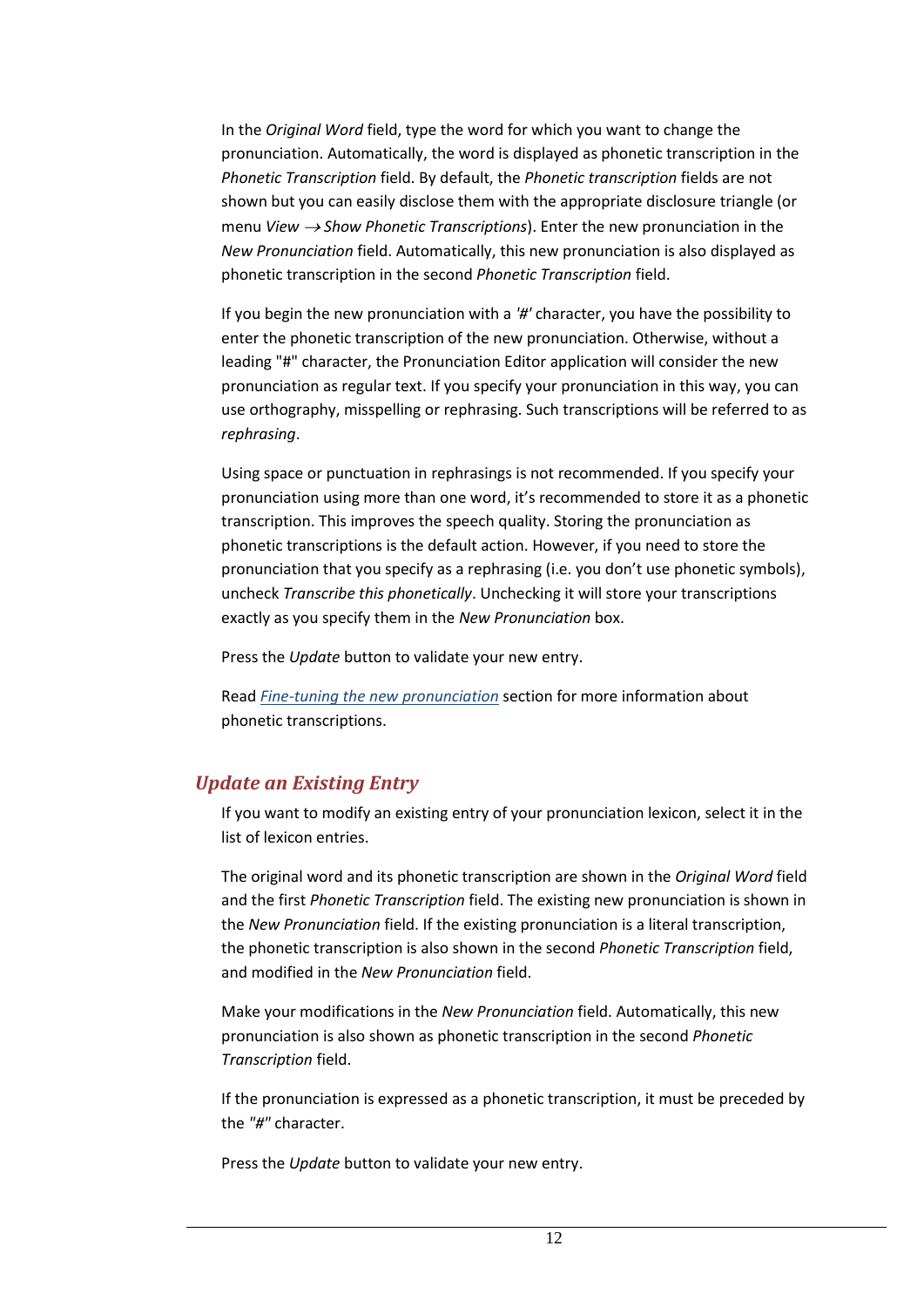#### <span id="page-15-0"></span>*Listening to Original Word and New Pronunciation*

You have the possibility to hear how the original word is pronounced by pressing the play button to the right of the *Original Word* field. You can also use the menu entry *Lexicon → Play Original Word* or the keyboard shortcut "**cmd-@**".

You can also hear how the new transcription that you have typed in the *New Pronunciation* field is pronounced by pressing the play button to the right side of the field. You can also use the menu entry *Lexicon*  $\rightarrow$  *Play New Pronunciation* or the keyboard shortcut "**cmd-&**".

#### *Deleting an Entry*

Select the entry that you want to delete in the list of lexicon entries. Go to the menu *Lexicon*  $\rightarrow$  *Delete Word*. You can also press the delete or backspace key.

#### *Saving the Lexicon*

All the changes you make in the Pronunciation Editor are not permanent and will not work in other applications until you save your changes. To save all the changes and make them permanent, use the menu  $File \rightarrow Save$  or the keyboard shortcut "cmd-S".

## *Using a Saved Pronunciation Lexicon with Infovox iVox Voices*

Once you have saved a pronunciation lexicon, it will be used by the corresponding Infovox iVox voices in all the Apple Speech Synthesis Manager applications using them. However, it requires the voices to be initialized after the lexicon has been saved.

For instance, if you opened an application using Heather, an Infovox iVox US English voice, and afterwards you made some changes in the pronunciation lexicon used by Heather, it will not affect Heather's pronunciation in that running application even if the lexicon has been saved. In order to make Heather use your lexicon, you have to quit and relaunch your application. Suppose you use Heather through VoiceOver after saving your lexicon, you have to restart VoiceOver before your changes in the pronunciation lexicon affect Heather's pronunciation.

@

Tip: You can restart VoiceOver by pressing "**cmd-F5**" twice. It will close and reopen VoiceOver.

# *Revert Changes*

If you haven't yet saved the lexicon, you can use undo and redo actions from the menu *Edit* to revert the last changes you did.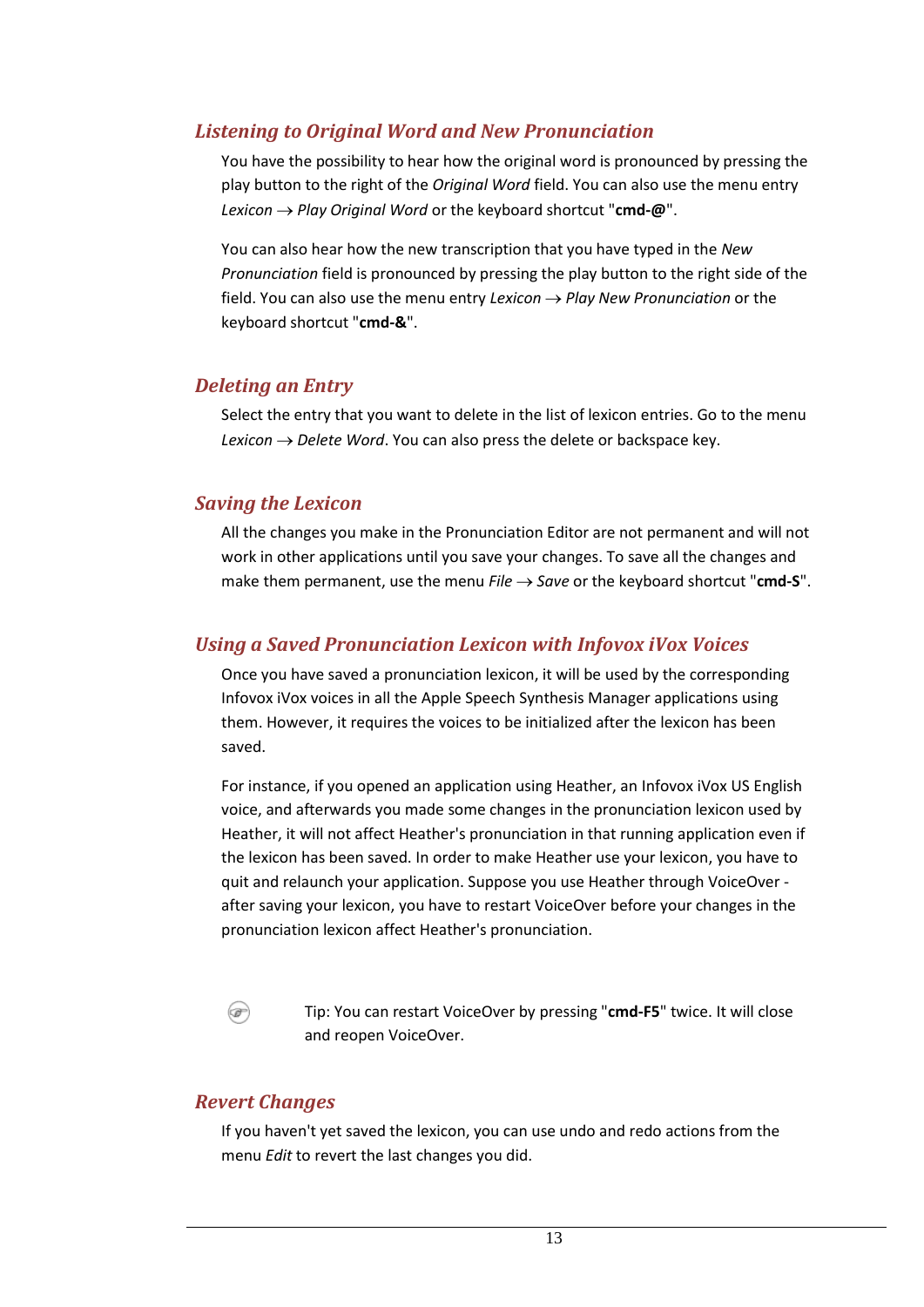Use *Revert to Saved* from the menu *File* in order to discard all your changes and get back to the last saved version.

The command *Delete All Words* in the menu *Lexicon* will delete all the entries in your lexicon.

# *Changing the Working Voice*

When you select a voice group, the Pronunciation Editor will use the first voice in the group for which you have a valid license. If you want to change the working voice (see *[Listening to Original Word and New Pronunciation](#page-15-0)*), select it in the menu *LexiconVoices*. You can also use the associated keyboard shortcut "**cmd+alt+x**" where x is a voice number, for instance 1, 2, 3.

Next time you open that voice group's lexicon, the last selected voice will be used as the working voice.

# <span id="page-16-1"></span><span id="page-16-0"></span>*Fine-tuning the New Pronunciation*

# *Why Use Phonetic Transcription?*

You can enter either a literal transcription in the *New Pronunciation* field, or a phonetic transcription (in this case, proceed your string by a "#" character, signaling phonetic transcription).

Literal transcriptions are simpler for a beginner but sometimes are less effective because you cannot always predict how the new literal pronunciation will be synthesized. See also the section *[The New Pronunciation Sounds Good in](#page-21-3)  Pronunciation [Editor but Not in Infovox iVox](#page-21-3)[.](#page-21-4)*

If you enter a phonetic transcription in the *New Pronunciation* field, you can be sure that the original word will be processed exactly as played in the Pronunciation Editor.

A description of the phonetic alphabet with examples of a particular language is available in the corresponding Language Manual (found in the Documentation folder on your Infovox iVox DVD or disk image). You can see a basic list of phonetic symbols by pressing the *Phoneme List* button or by selecting the command *Show Phoneme List* from the menu *View*.

The following section explains how to work efficiently with phonetic transcriptions, even without good knowledge in linguistics.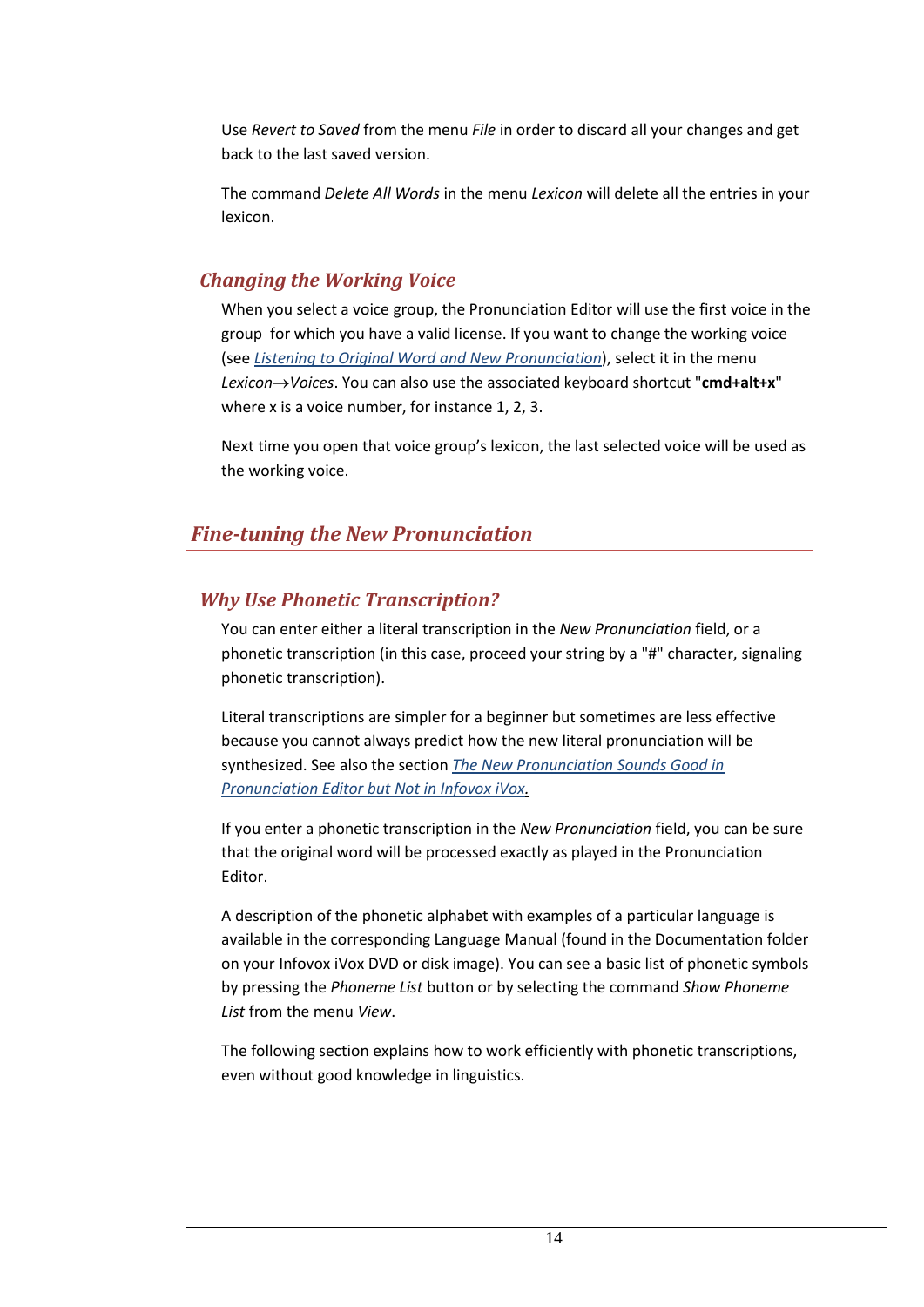# *Minor Modification of the Original Word with a Phonetic Transcription*

Let's take as an example the word *"hello"* in American English. You wish this word to be pronounced as *"hillo"* and you want to use the phonetic symbols. You can type *#h i1 l @U1* in the *New Pronunciation* field, but there are two easier methods.

#### **Method 1**

- 1. Enter "*hello*" in the *Original Word* field. The phonetic transcription "*# h E l @U1*" is shown for information in the associated *Phonetic Transcription* field if it is shown (if it is not visible, click on the disclosure triangle to show it, or menu View - Show Phonetic Transcriptions).
- 2. Press the down arrow button to the right of this *Phonetic Transcription* field. You can also use the menu command *Lexicon Copy Word Phonetics* or the keyboard shortcut "**Cmd – Down arrow**". It will copy the phonetic information "*# h E l @U1*"of the *Original Word* into the *New Pronunciation* field.
- 3. Look at the list of phonetic symbols for the phonetic symbol for the *"i"* sound you want and change "*# h E l @U1*" to "*# h i1 l @U1*". Note the */1/*, which, as explained in the language manual, is used for lexical accent, i.e. the prominence (or emphasis) of a syllable in a word. Try removing the */1/*after the *i* in "*# h i1 l @U1*" and then listen to the difference by clicking the play button.
- 4. Press *Update*.

#### **Method 2**

- 1. Type "*hillo*" in the *New Pronunciation* field. The phonetic transcription "*# h i1 l @U1*" is shown in the associated *Phonetic Transcription* field if it is shown (if it is not visible, click on the disclosure triangle to show it, or menu View  $\rightarrow$  Show Phonetic Transcriptions).
- 2. Press the up arrow button to the right of this *Phonetic Transcription* field. You can also use the menu command *Lexicon*  $\rightarrow$  Copy Pronunciation *Phonetics* or the keyboard shortcut "**Cmd – Up arrow**". This action will copy the phonetic string "*# h i1 l @U1*" into the *New Pronunciation* field.
- 3. Press *Update*.

# <span id="page-17-0"></span>*Importing and Exporting Pronunciation Lexicons*

# <span id="page-17-1"></span>*Exporting*

You can export a lexicon using the menu command  $File \rightarrow Expert$  As... Choose a filename, the location where to save the file, and the file format. The default file format is *text file* (file extension: *.txt*). You can also choose the *Acapela Lexicon file* binary format (file extension: *.dic*). Acapela Lexicon file format may be useful for backup purposes. You will not be able to export an Acapela Lexicon binary format from one language to another language group.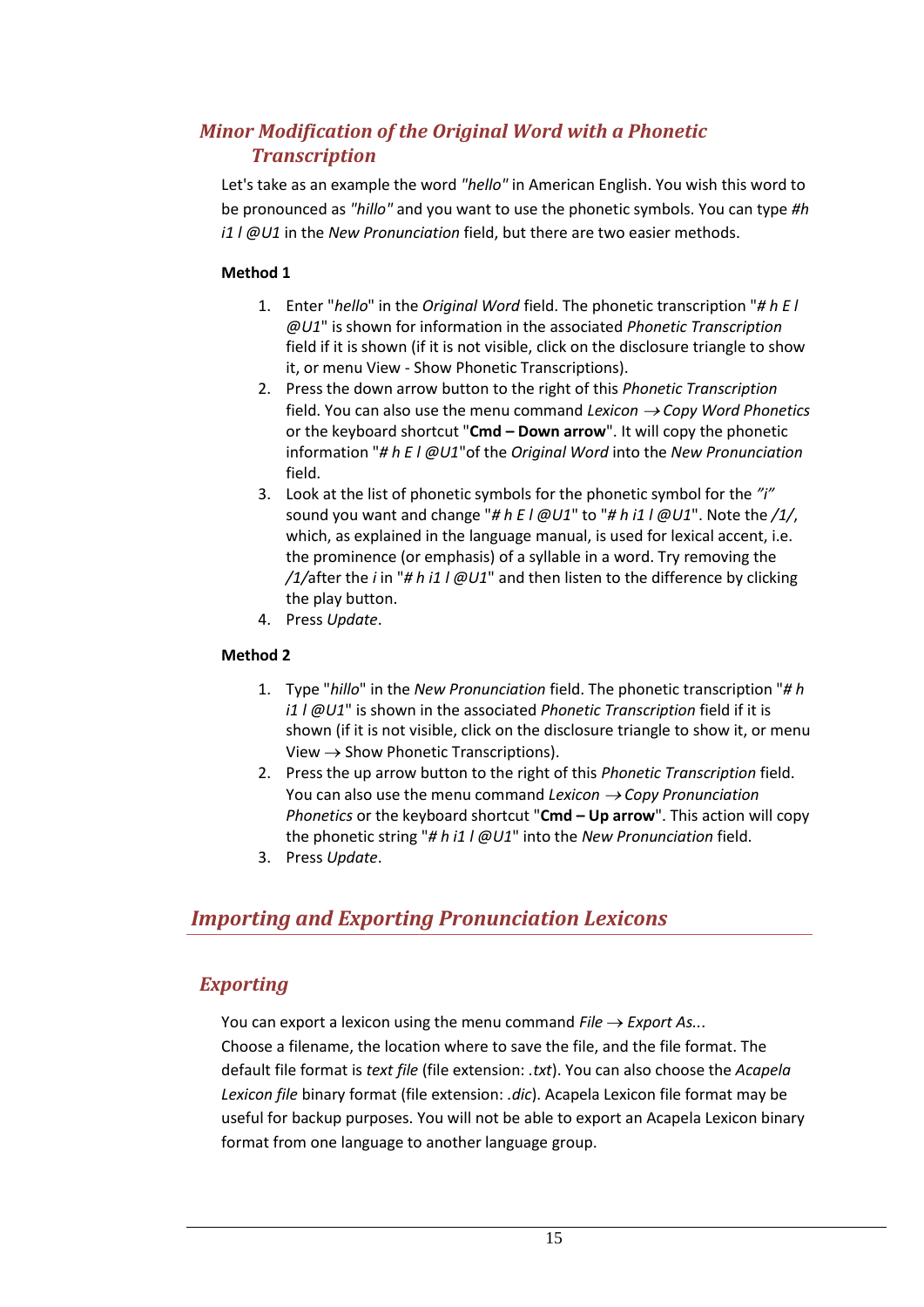Text files are more convenient for importing/exporting entries between different language groups. Exported text files can be easily edited manually. The encoding of the exported format will be *Windows Latin 1 (CP1252)* for most voices, *Windows Latin 2 (CP1250)* for Polish and Czech and *Windows Latin 5 (CP1254)* for Turkish, *Windows Arabic (CP1256)* for Arabic, *Windows Cyrillic (CP1251)* for Russian and *Windows Greek (CP1253)* for Greek. Don't forget to open the exported text files with the correct encoding if you plan to edit them.

The format is *tab separated,* which means that you have one entry per line and that the *original word* and *new transcription* are separated by a tabulation character.

#### *Importing*

You can import entries in the current lexicon using the menu command *File→Import...* 

First, select the file containing the entries. You can import *.dic* files (Acapela Lexicon file binary format) and *.txt* files (tab separated text file).

You will not be able to import an Acapela Lexicon binary format of one language group to a different language group. The text files should have the correct encoding, see the section *[Exporting](#page-17-1)*.

If there are some words in the lexicon to be imported, which are already in your current lexicon, a confirmation window will be opened by the application.

Press *Use the imported* to use the imported pronunciation in place of the existing one. Press *Keep the existing* to keep the existing pronunciation.

The check box *Apply this choice to all words* can be checked to avoid getting this message for every entry for which an existing pronunciation already exists. Next time a redundant entry is detected, the last choice (*Use the imported* or *Keep the existing*) will be used automatically.

The button *Cancel importation* will cancel the import process and revert to the saved lexicon as it was before the lexicon import request.

In case of invalid phonetic entries in the imported text file, an error message is displayed.

Use *Skip this word* to keep the existing entry (in case of a redundant word) or to not add the word (in case of a new entry).

Press *Use new pronunciation* to correct the transcription.

*Skip all future errors* can be checked in order to automatically skip all entries containing errors.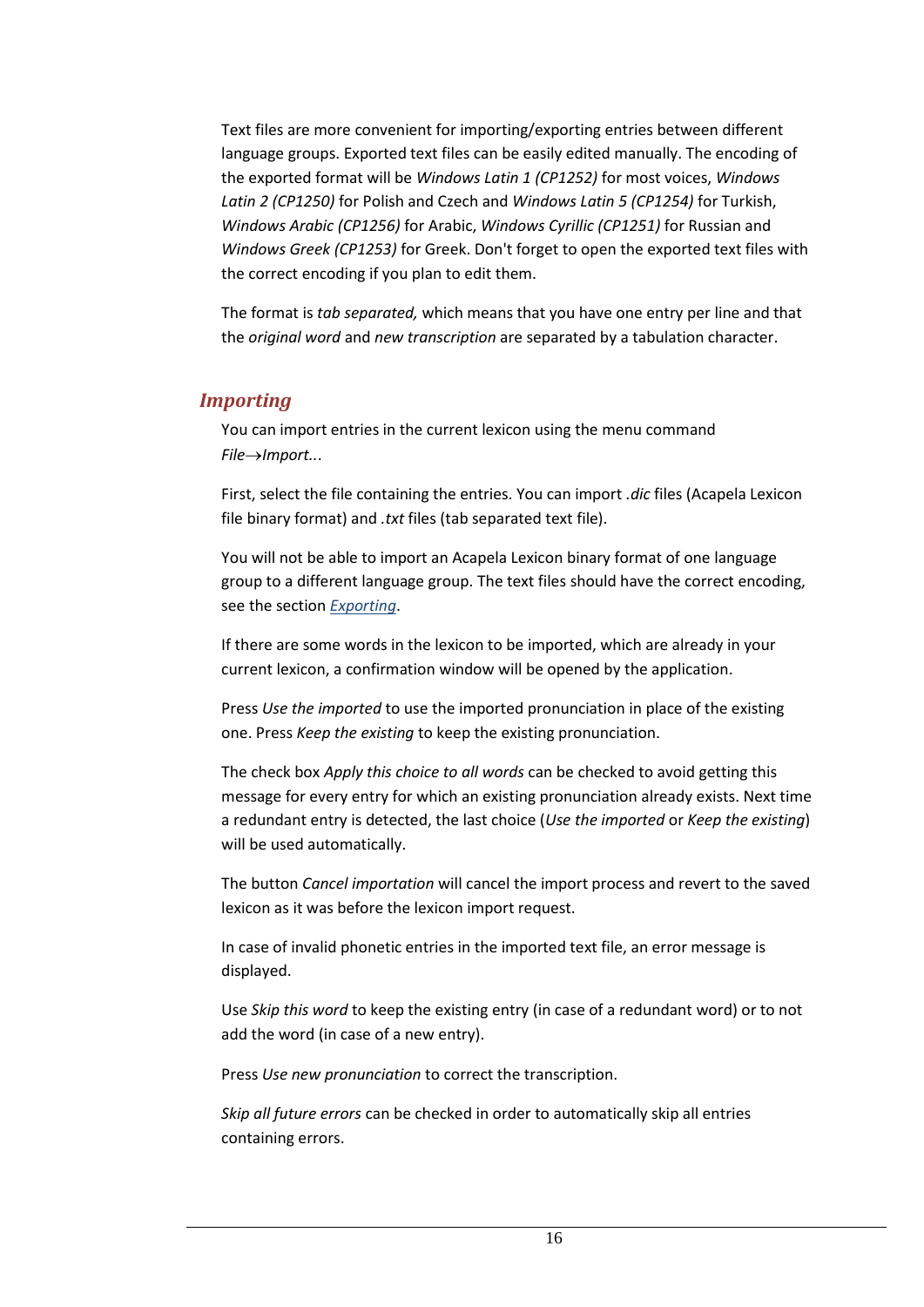The new imported words are added in the end of the entry list. If you wish reorder the entries, click the *Original Word* header in the entry list.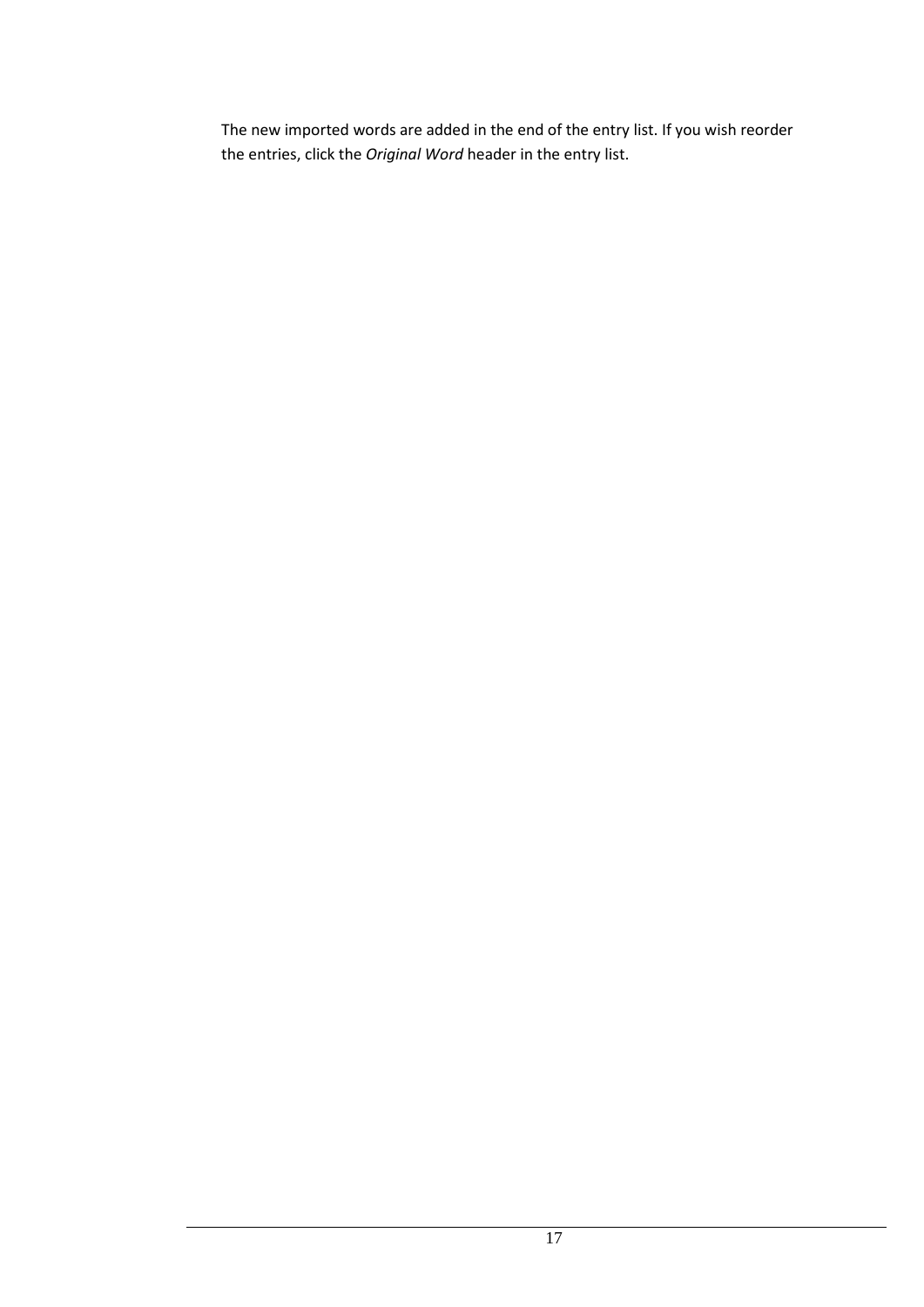# <span id="page-20-0"></span>*Support and Contact*

# <span id="page-20-1"></span>*Where to Get Support for Infovox iVox*

Apply the following steps if you need help in order to solve problems that you encounter while using *Infovox iVox* or if you have some questions

- 1. Consult the *Infovox iVox Help* function. This help function can be accessed at any time via the *Help* menu when *Infovox iVox* is the active (front-most) application.
- 2. Consult the AssistiveWare support site *<http://www.assistiveware.com/support>*. It contains Frequently Asked Questions. You can also contact AssistiveWare support using the *Contact us* link.
- 3. If none of the above helps send an email to, send an email to *[support@assistiveware.com](mailto:iVox@assistiveware.com)*.

You can contact AssistiveWare in English, French, Dutch, and Spanish.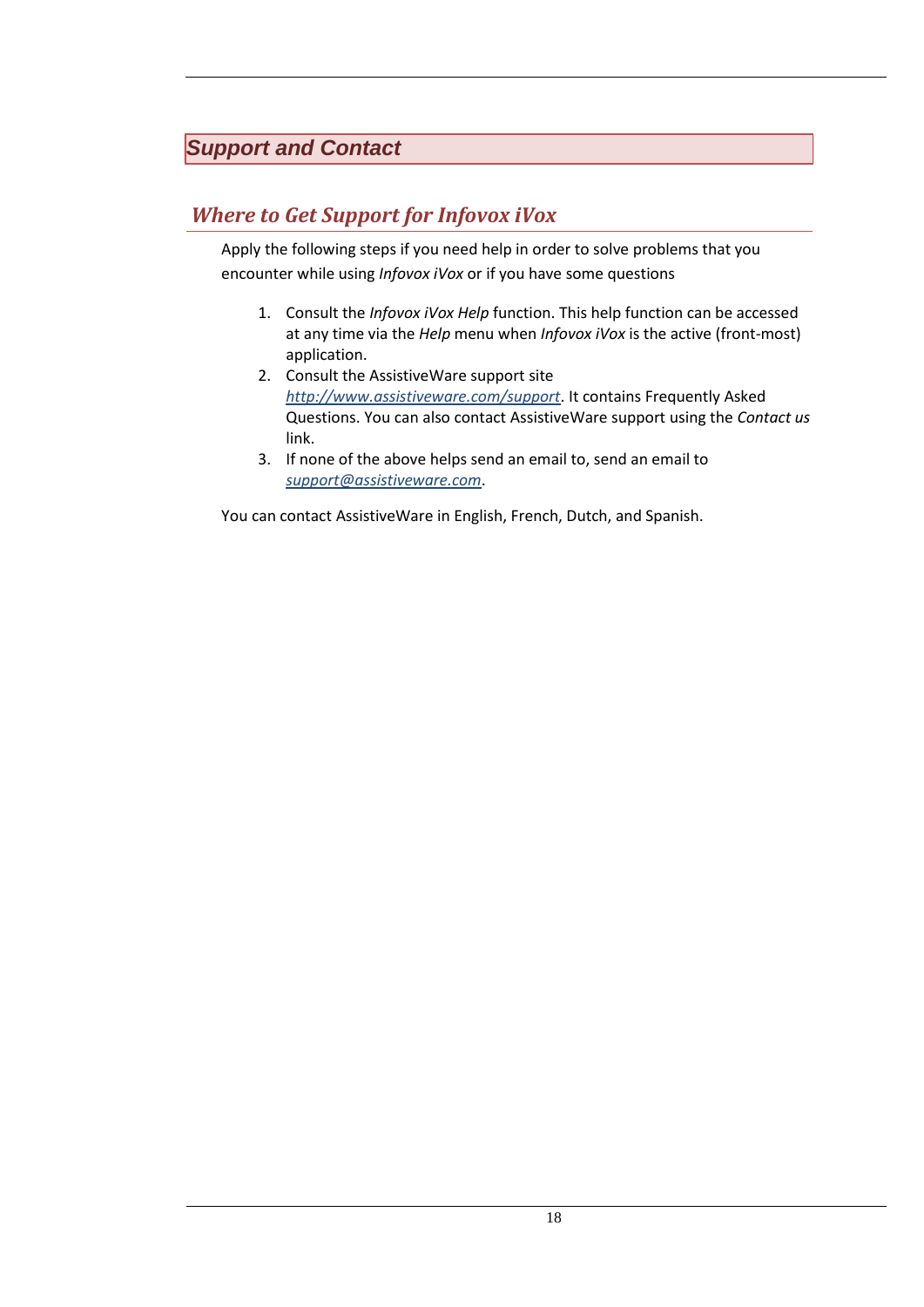# <span id="page-21-0"></span>*Troubleshooting and FAQ*

# <span id="page-21-1"></span>*Infovox iVox FAQ*

#### *Troubleshooting after Upgrading Mac OS X*

It can happen that a Mac OS X upgrade makes Infovox iVox losing its voices. In order to solve this problem run the Infovox iVox installer and update the application. If you still have problems contact support: *[support@assistiveware.com](mailto:support@assistiveware.com)*.

# <span id="page-21-2"></span>*Pronunciation Editor FAQ*

## <span id="page-21-4"></span>*I cannot change the standard pronunciation of the Japanese and Chinese voices*

This is due to the limitations of the Pronunciation Editor. The Pronunciation Editor does not support the Chinese and Japanese voices.

#### <span id="page-21-3"></span>*The New Pronunciation Sounds Good in Pronunciation Editor but Not in Infovox iVox*

Sometimes a literal transcription may sound good in Pronunciation Editor when you press play but sounds bad in applications using Infovox iVox. This behavior comes from a limitation of the Infovox iVox preprocessor: A word replaced by a literal transcription will not be analyzed as much as another words (e.g. grammatical analysis, system lexicon, etc...)

Let's take an example: You wish to change *F1* into *Formula One* with US English Ryan.

Enter *F1* as an original word and *Formula One* as a new pronunciation. The Pronunciation Editor will tell you that *Formula One* will be synthesized as "*# f O1 r m j @ l @ w V n*". If you then listen to how the word *F1* is pronounced in an application using an HQ American English voice, you will hear "# f O1 r m j @ l @ @ n".

This kind of strange behavior is not frequent. But if you have a problem similar to this example, use a phonetic string instead of a literal string. So, in our example, specify the pronunciation of the word *F1* by entering the phonetic transcription *"# f O1 r m j @ l @ w V n<sup>"</sup>. You can do it using the menu command Lexicon→Copy Pronunciation Phonetics*, see section *[Fine-tuning the New Pronunciation](#page-16-0)*.

# *Apple Speech Service Doesn't Use the Saved Lexicon*

Apple Speech Service is a daemon application that keeps the same instance of the voice. Thus, the modified lexicon is not reloaded, even if you close the application in which you were using the Speech Service.